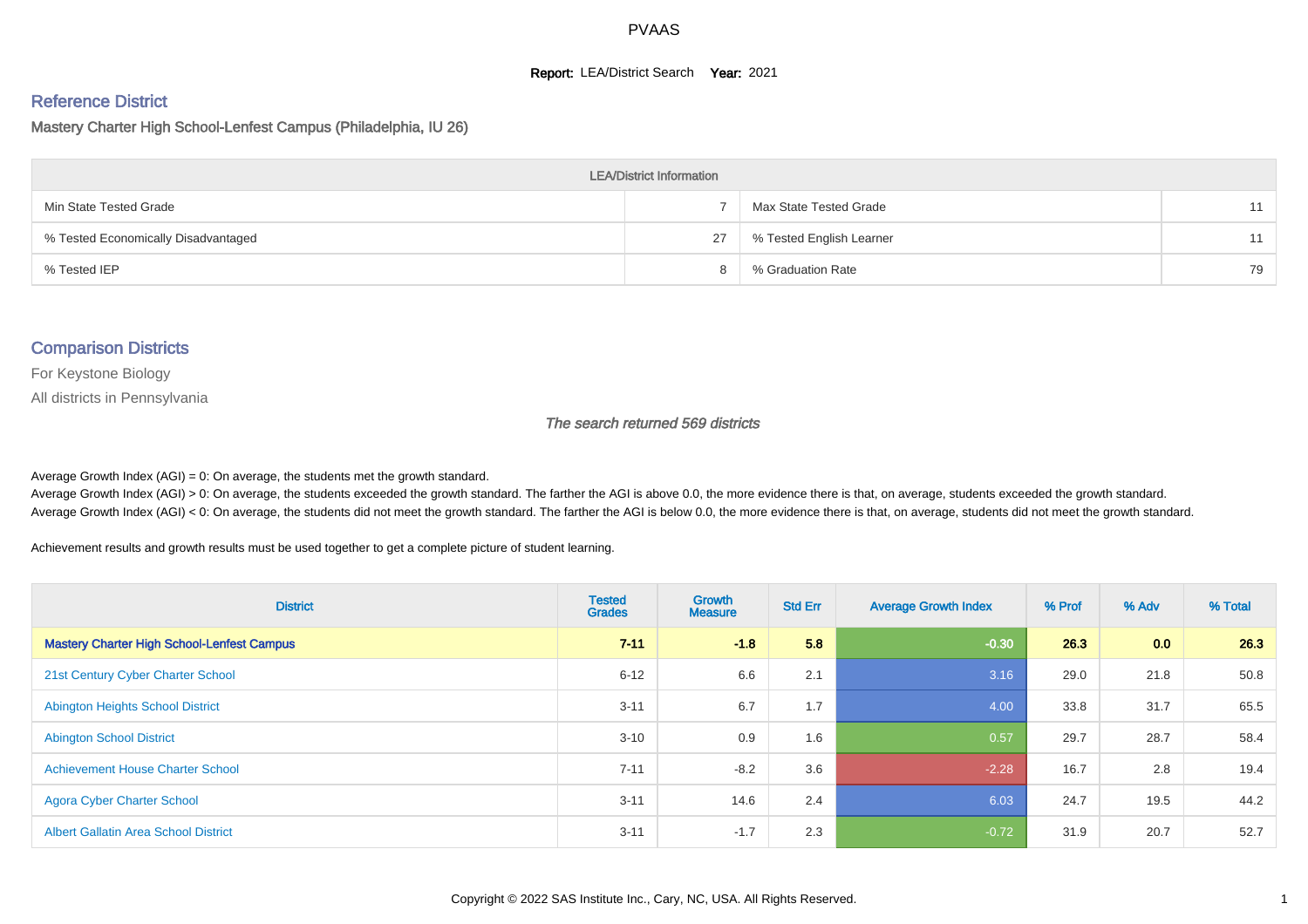| <b>District</b>                                   | <b>Tested</b><br><b>Grades</b> | <b>Growth</b><br><b>Measure</b> | <b>Std Err</b> | <b>Average Growth Index</b> | % Prof | % Adv | % Total |
|---------------------------------------------------|--------------------------------|---------------------------------|----------------|-----------------------------|--------|-------|---------|
| <b>Mastery Charter High School-Lenfest Campus</b> | $7 - 11$                       | $-1.8$                          | 5.8            | $-0.30$                     | 26.3   | 0.0   | 26.3    |
| <b>Aliquippa School District</b>                  | $3 - 11$                       | $-20.0$                         | 3.6            | $-5.54$                     | 1.7    | 0.0   | 1.7     |
| <b>Allegheny Valley School District</b>           | $3 - 11$                       | $-1.9$                          | 3.9            | $-0.48$                     | 31.8   | 11.4  | 43.2    |
| Allegheny-Clarion Valley School District          | $3 - 10$                       | 12.3                            | 4.1            | 3.03                        | 33.3   | 19.0  | 52.4    |
| <b>Allentown City School District</b>             | $3-12$                         | $-16.9$                         | 1.4            | $-12.37$                    | 5.9    | 0.4   | 6.3     |
| <b>Altoona Area School District</b>               | $3-12$                         | 0.1                             | 1.5            | 0.07                        | 29.0   | 13.8  | 42.8    |
| Ambridge Area School District                     | $3 - 12$                       | $-19.4$                         | 2.5            | $-7.64$                     | 23.2   | 5.6   | 28.9    |
| <b>Annville-Cleona School District</b>            | $3 - 12$                       | 1.1                             | 2.4            | 0.45                        | 34.8   | 13.6  | 48.5    |
| <b>Antietam School District</b>                   | $3 - 10$                       | $-9.5$                          | 3.7            | $-2.57$                     | 20.9   | 1.5   | 22.4    |
| <b>Apollo-Ridge School District</b>               | $3 - 12$                       | 9.5                             | 3.0            | 3.23                        | 34.0   | 9.4   | 43.4    |
| <b>Armstrong School District</b>                  | $3 - 11$                       | $9.8\,$                         | 1.6            | 6.22                        | 32.8   | 24.6  | 57.4    |
| Aspira Bilingual Cyber Charter School             | $3 - 11$                       | 5.1                             | 5.8            | 0.87                        | 4.8    | 0.0   | 4.8     |
| <b>Athens Area School District</b>                | $3 - 11$                       | 2.6                             | 2.3            | 1.11                        | 34.9   | 12.3  | 47.3    |
| <b>Austin Area School District</b>                | $3 - 11$                       | 2.6                             | 6.0            | 0.43                        | 25.0   | 18.8  | 43.8    |
| <b>Avella Area School District</b>                | $3 - 12$                       | 1.6                             | 4.7            | 0.34                        | 34.8   | 7.2   | 42.0    |
| <b>Avon Grove Charter School</b>                  | $3 - 11$                       | 9.8                             | 3.1            | 3.18                        | 32.4   | 26.0  | 58.4    |
| <b>Avon Grove School District</b>                 | $3 - 10$                       | 7.6                             | 1.4            | 5.29                        | 33.7   | 33.2  | 67.0    |
| <b>Avonworth School District</b>                  | $3 - 10$                       | $-6.2$                          | 2.3            | $-2.68$                     | 35.9   | 14.1  | 50.0    |
| <b>Bald Eagle Area School District</b>            | $3 - 11$                       | 7.6                             | 2.5            | 3.00                        | 31.6   | 15.6  | 47.3    |
| <b>Baldwin-Whitehall School District</b>          | $3 - 11$                       | $-5.5$                          | 1.9            | $-2.93$                     | 32.0   | 14.7  | 46.7    |
| <b>Bangor Area School District</b>                | $3 - 12$                       | $-1.2$                          | 2.0            | $-0.60$                     | 25.8   | 12.7  | 38.5    |
| <b>Beaver Area School District</b>                | $3 - 10$                       | $-3.0$                          | 2.5            | $-1.16$                     | 25.8   | 27.8  | 53.6    |
| <b>Bedford Area School District</b>               | $3 - 11$                       | 6.4                             | 2.4            | 2.68                        | 31.0   | 20.6  | 51.6    |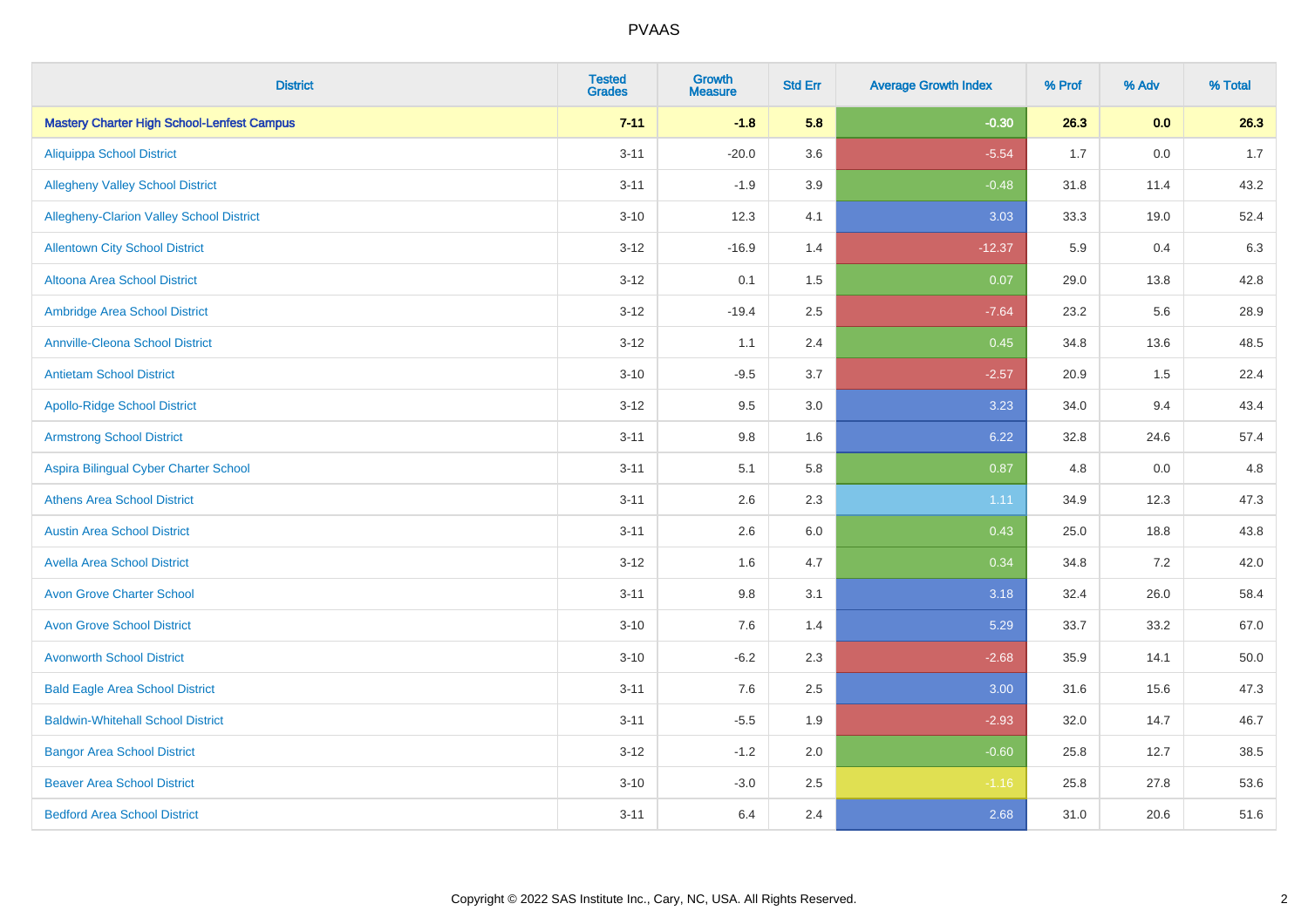| <b>District</b>                                   | <b>Tested</b><br><b>Grades</b> | <b>Growth</b><br><b>Measure</b> | <b>Std Err</b> | <b>Average Growth Index</b> | % Prof | % Adv | % Total |
|---------------------------------------------------|--------------------------------|---------------------------------|----------------|-----------------------------|--------|-------|---------|
| <b>Mastery Charter High School-Lenfest Campus</b> | $7 - 11$                       | $-1.8$                          | 5.8            | $-0.30$                     | 26.3   | 0.0   | 26.3    |
| <b>Belle Vernon Area School District</b>          | $3 - 11$                       | 11.1                            | 2.3            | 4.88                        | 31.6   | 25.4  | 57.1    |
| <b>Bellefonte Area School District</b>            | $3 - 11$                       | 6.7                             | 2.0            | 3.34                        | 28.8   | 21.5  | 50.2    |
| <b>Bellwood-Antis School District</b>             | $3 - 10$                       | 3.5                             | 2.8            | 1.24                        | 40.9   | 19.4  | 60.2    |
| <b>Belmont Charter School</b>                     | $3 - 10$                       | 2.2                             | 3.4            | 0.64                        | 5.3    | 1.8   | 7.0     |
| <b>Bensalem Township School District</b>          | $3 - 11$                       | $1.0\,$                         | 1.6            | 0.63                        | 24.3   | 10.7  | 34.9    |
| <b>Benton Area School District</b>                | $3 - 10$                       | 8.1                             | 4.0            | 2.01                        | 35.7   | 28.6  | 64.3    |
| <b>Bentworth School District</b>                  | $3 - 11$                       | 7.0                             | 3.0            | 2.36                        | 26.6   | 17.0  | 43.6    |
| <b>Berlin Brothersvalley School District</b>      | $3 - 11$                       | 19.6                            | 4.0            | 4.93                        | 28.3   | 41.3  | 69.6    |
| <b>Bermudian Springs School District</b>          | $3 - 11$                       | 2.5                             | 2.4            | 1.05                        | 31.8   | 23.5  | 55.3    |
| <b>Berwick Area School District</b>               | $3 - 11$                       | $-6.9$                          | 2.4            | $-2.84$                     | 22.3   | 11.5  | 33.8    |
| <b>Bethel Park School District</b>                | $3 - 11$                       | $-4.4$                          | 1.7            | $-2.62$                     | 40.1   | 27.3  | 67.4    |
| <b>Bethlehem Area School District</b>             | $3 - 11$                       | $-4.5$                          | 1.1            | $-3.91$                     | 20.4   | 11.3  | 31.7    |
| <b>Bethlehem-Center School District</b>           | $3 - 10$                       | 2.1                             | 3.5            | 0.59                        | 32.3   | 4.6   | 36.9    |
| <b>Big Beaver Falls Area School District</b>      | $3 - 11$                       | $-17.9$                         | 2.8            | $-6.27$                     | 9.4    | 2.8   | 12.2    |
| <b>Big Spring School District</b>                 | $3 - 11$                       | $-9.8$                          | 2.3            | $-4.32$                     | 23.6   | 12.9  | 36.5    |
| <b>Blackhawk School District</b>                  | $3 - 11$                       | 2.0                             | 2.3            | 0.87                        | 34.6   | 20.7  | 55.3    |
| <b>Blacklick Valley School District</b>           | $3 - 11$                       | $-0.9$                          | 3.9            | $-0.23$                     | 7.7    | 7.7   | 15.4    |
| <b>Blairsville-Saltsburg School District</b>      | $3 - 11$                       | $-7.5$                          | 2.8            | $-2.67$                     | 20.1   | 8.2   | 28.3    |
| <b>Bloomsburg Area School District</b>            | $3 - 10$                       | 4.3                             | 3.4            | 1.26                        | 36.5   | 20.6  | 57.1    |
| <b>Blue Mountain School District</b>              | $3 - 10$                       | 12.2                            | 2.1            | 5.81                        | 30.7   | 26.1  | 56.8    |
| <b>Blue Ridge School District</b>                 | $3 - 11$                       | 8.3                             | 3.7            | 2.24                        | 29.6   | 9.3   | 38.9    |
| <b>Boyertown Area School District</b>             | $3 - 11$                       | $-2.9$                          | 1.4            | $-2.06$                     | 30.8   | 22.6  | 53.4    |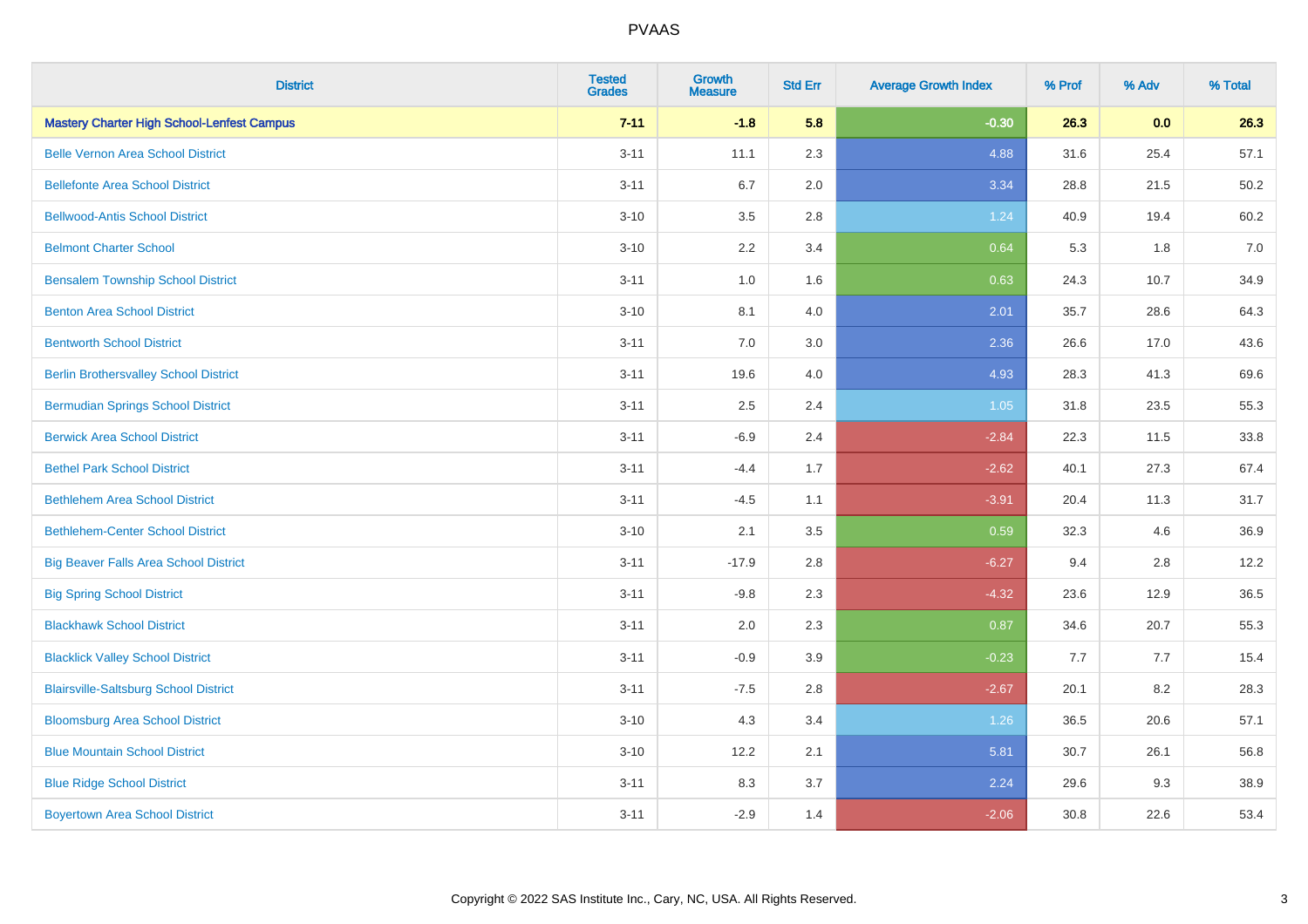| <b>District</b>                                   | <b>Tested</b><br><b>Grades</b> | Growth<br><b>Measure</b> | <b>Std Err</b> | <b>Average Growth Index</b> | % Prof | % Adv | % Total |
|---------------------------------------------------|--------------------------------|--------------------------|----------------|-----------------------------|--------|-------|---------|
| <b>Mastery Charter High School-Lenfest Campus</b> | $7 - 11$                       | $-1.8$                   | 5.8            | $-0.30$                     | 26.3   | 0.0   | 26.3    |
| Boys Latin Of Philadelphia Charter School         | $6 - 12$                       | $-8.0$                   | 2.7            | $-3.02$                     | 1.4    | 0.0   | 1.4     |
| <b>Bradford Area School District</b>              | $3 - 12$                       | $-1.8$                   | 2.3            | $-0.79$                     | 31.2   | 16.7  | 47.9    |
| <b>Brandywine Heights Area School District</b>    | $3 - 11$                       | 5.8                      | 2.6            | 2.27                        | 27.7   | 28.6  | 56.2    |
| <b>Brentwood Borough School District</b>          | $3 - 11$                       | 1.3                      | 3.0            | 0.44                        | 20.2   | 16.0  | 36.2    |
| <b>Bristol Borough School District</b>            | $3-12$                         | $-5.9$                   | 2.9            | $-2.00$                     | 27.8   | 3.3   | 31.1    |
| <b>Bristol Township School District</b>           | $3 - 11$                       | $-7.4$                   | 1.4            | $-5.32$                     | 13.8   | 4.6   | 18.4    |
| <b>Brockway Area School District</b>              | $3 - 11$                       | $-0.4$                   | 3.5            | $-0.11$                     | 41.2   | 13.8  | 55.0    |
| <b>Brookville Area School District</b>            | $3 - 11$                       | 6.8                      | 3.1            | 2.19                        | 46.1   | 14.6  | 60.7    |
| <b>Brownsville Area School District</b>           | $3 - 12$                       | 3.9                      | 3.8            | 1.04                        | 22.0   | 8.5   | 30.5    |
| <b>Bucks County Technical High School</b>         | $9 - 10$                       | $-2.9$                   | 2.2            | $-1.29$                     | 27.7   | 10.4  | 38.2    |
| <b>Burgettstown Area School District</b>          | $3 - 11$                       | $-11.2$                  | 3.2            | $-3.46$                     | 16.0   | 2.7   | 18.7    |
| <b>Burrell School District</b>                    | $3 - 11$                       | $-1.5$                   | 3.3            | $-0.44$                     | 27.8   | 17.7  | 45.6    |
| <b>Butler Area School District</b>                | $3 - 11$                       | $-14.1$                  | 1.5            | $-9.60$                     | 26.4   | 11.1  | 37.5    |
| California Area School District                   | $3 - 10$                       | $-13.7$                  | 4.5            | $-3.06$                     | 41.7   | 16.7  | 58.3    |
| Cambria Heights School District                   | $3 - 10$                       | $-6.2$                   | 2.9            | $-2.11$                     | 25.0   | 13.0  | 38.0    |
| <b>Cameron County School District</b>             | $3 - 12$                       | $-5.0$                   | 4.4            | $-1.12$                     | 34.9   | 4.8   | 39.7    |
| <b>Camp Hill School District</b>                  | $3 - 12$                       | 20.7                     | 2.9            | 7.00                        | 32.3   | 41.4  | 73.7    |
| Canon-Mcmillan School District                    | $3 - 11$                       | $-5.0$                   | 1.5            | $-3.25$                     | 30.8   | 28.5  | 59.3    |
| <b>Canton Area School District</b>                | $3 - 11$                       | 8.4                      | 2.9            | 2.92                        | 13.8   | 23.0  | 36.8    |
| Capital Area School for the Arts Charter School   | $9 - 11$                       | 14.2                     | 4.5            | 3.13                        | 27.5   | 30.0  | 57.5    |
| <b>Carbon Career &amp; Technical Institute</b>    | $9 - 11$                       | $-9.3$                   | 3.2            | $-2.92$                     | 19.6   | 2.2   | 21.7    |
| <b>Carbondale Area School District</b>            | $3 - 10$                       | $-2.8$                   | 3.2            | $-0.87$                     | 27.5   | 2.9   | 30.4    |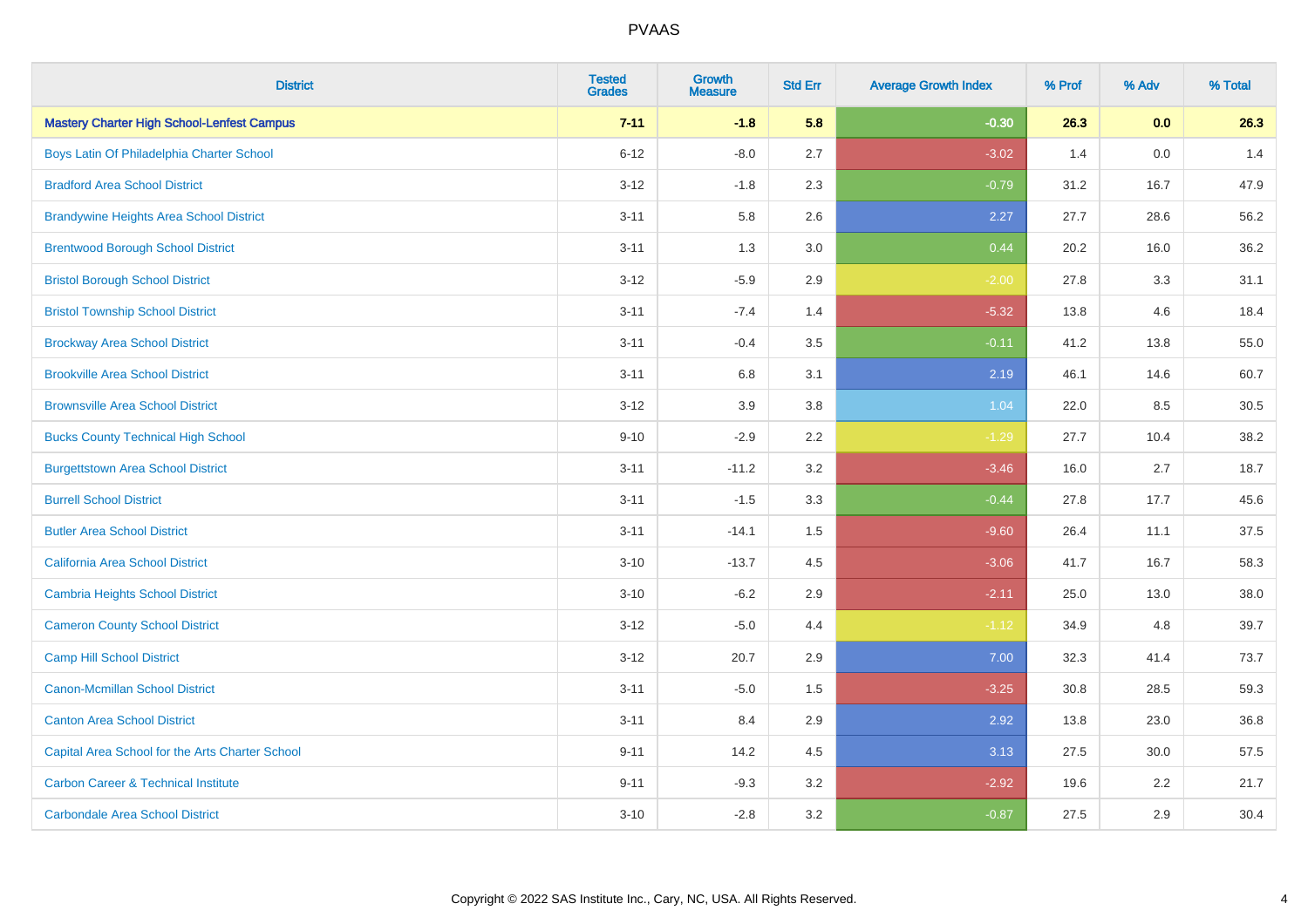| <b>District</b>                                         | <b>Tested</b><br><b>Grades</b> | Growth<br><b>Measure</b> | <b>Std Err</b> | <b>Average Growth Index</b> | % Prof | % Adv | % Total |
|---------------------------------------------------------|--------------------------------|--------------------------|----------------|-----------------------------|--------|-------|---------|
| <b>Mastery Charter High School-Lenfest Campus</b>       | $7 - 11$                       | $-1.8$                   | 5.8            | $-0.30$                     | 26.3   | 0.0   | 26.3    |
| <b>Carlisle Area School District</b>                    | $3 - 11$                       | $-5.2$                   | 1.7            | $-2.99$                     | 28.0   | 19.3  | 47.3    |
| <b>Carlynton School District</b>                        | $3 - 11$                       | $-2.0$                   | 3.2            | $-0.62$                     | 27.9   | 5.2   | 33.1    |
| <b>Carmichaels Area School District</b>                 | $3 - 10$                       | $-7.0$                   | 3.1            | $-2.30$                     | 17.8   | 9.6   | 27.4    |
| Catasauqua Area School District                         | $3 - 12$                       | $-7.3$                   | 2.8            | $-2.58$                     | 27.1   | 11.2  | 38.3    |
| <b>Centennial School District</b>                       | $3 - 10$                       | 1.5                      | 1.5            | 0.98                        | 23.6   | 12.4  | 36.0    |
| Center For Student Learning Charter School At Pennsbury | $6 - 12$                       | $-3.3$                   | 6.0            | $-0.55$                     | 23.1   | 0.0   | 23.1    |
| <b>Central Bucks School District</b>                    | $3 - 11$                       | 15.5                     | 0.9            | 17.94                       | 34.8   | 41.4  | 76.2    |
| <b>Central Cambria School District</b>                  | $3 - 11$                       | $-12.7$                  | 2.3            | $-5.61$                     | 19.4   | 7.4   | 26.9    |
| <b>Central Columbia School District</b>                 | $3 - 12$                       | 0.3                      | 2.3            | 0.12                        | 25.4   | 37.6  | 63.0    |
| <b>Central Dauphin School District</b>                  | $3 - 11$                       | $-5.2$                   | 1.2            | $-4.24$                     | 29.3   | 8.7   | 38.0    |
| <b>Central Fulton School District</b>                   | $3 - 11$                       | $-13.3$                  | 3.2            | $-4.20$                     | 18.1   | 9.7   | 27.8    |
| <b>Central Greene School District</b>                   | $3 - 11$                       | $-0.4$                   | 2.5            | $-0.15$                     | 27.8   | 14.8  | 42.6    |
| <b>Central Valley School District</b>                   | $3 - 10$                       | 4.7                      | 2.6            | 1.83                        | 37.8   | 18.5  | 56.3    |
| <b>Central York School District</b>                     | $3 - 12$                       | 12.9                     | 1.5            | 8.64                        | 31.4   | 24.1  | 55.5    |
| <b>Chambersburg Area School District</b>                | $3 - 11$                       | $-5.6$                   | 1.3            | $-4.42$                     | 24.2   | 15.2  | 39.4    |
| <b>Charleroi School District</b>                        | $3 - 11$                       | $-4.3$                   | 2.7            | $-1.55$                     | 22.2   | 15.9  | 38.1    |
| <b>Chartiers Valley School District</b>                 | $3 - 11$                       | $-9.1$                   | 2.1            | $-4.23$                     | 20.7   | 17.4  | 38.0    |
| <b>Chartiers-Houston School District</b>                | $3 - 10$                       | $-16.5$                  | 3.5            | $-4.79$                     | 26.3   | 6.6   | 32.9    |
| <b>Cheltenham School District</b>                       | $3 - 11$                       | $-17.6$                  | 2.0            | $-8.74$                     | 24.4   | 8.3   | 32.6    |
| <b>Chester Charter Scholars Academy Charter School</b>  | $3 - 12$                       | $-6.2$                   | 3.3            | $-1.88$                     | 2.2    | 0.0   | 2.2     |
| <b>Chester-Upland School District</b>                   | $3 - 11$                       | $-3.6$                   | 2.6            | $-1.38$                     | 1.6    | 0.0   | 1.6     |
| <b>Chestnut Ridge School District</b>                   | $3-12$                         | 4.0                      | 2.9            | 1.38                        | 33.2   | 11.0  | 44.2    |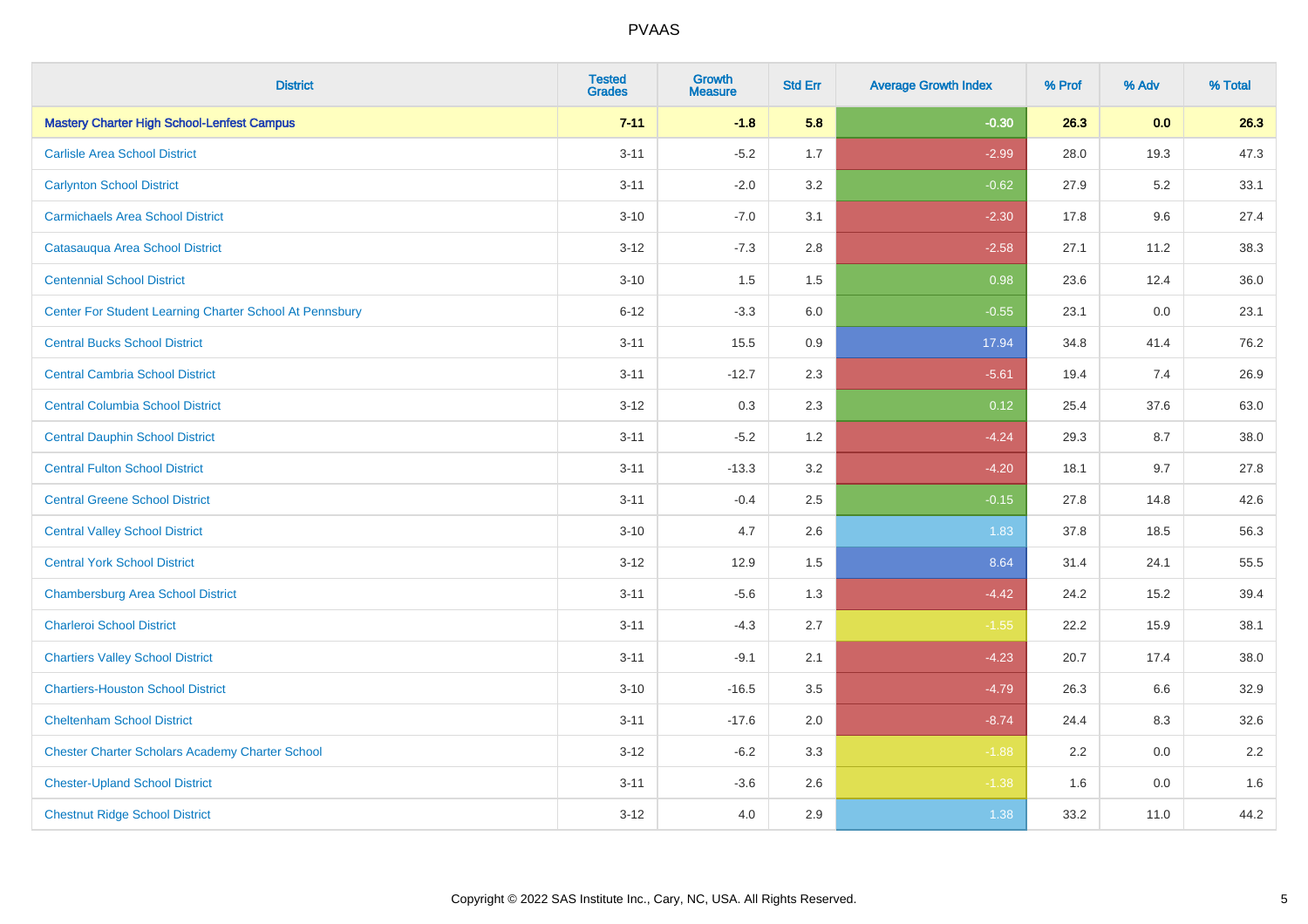| <b>District</b>                                    | <b>Tested</b><br><b>Grades</b> | <b>Growth</b><br><b>Measure</b> | <b>Std Err</b> | <b>Average Growth Index</b> | % Prof  | % Adv | % Total |
|----------------------------------------------------|--------------------------------|---------------------------------|----------------|-----------------------------|---------|-------|---------|
| <b>Mastery Charter High School-Lenfest Campus</b>  | $7 - 11$                       | $-1.8$                          | 5.8            | $-0.30$                     | 26.3    | 0.0   | 26.3    |
| <b>Chichester School District</b>                  | $3 - 11$                       | $-1.8$                          | 4.2            | $-0.44$                     | 40.0    | 14.0  | 54.0    |
| <b>City CHS</b>                                    | $10 - 11$                      | $-5.6$                          | 2.4            | $-2.34$                     | 15.9    | 1.5   | 17.4    |
| <b>Clairton City School District</b>               | $3 - 11$                       | $-1.6$                          | 5.0            | $-0.32$                     | $3.8\,$ | 0.5   | 4.4     |
| <b>Clarion Area School District</b>                | $3 - 11$                       | 3.2                             | 3.7            | 0.88                        | 31.7    | 13.3  | 45.0    |
| <b>Clarion-Limestone Area School District</b>      | $3 - 12$                       | $-10.0$                         | 3.6            | $-2.76$                     | 28.3    | 20.0  | 48.3    |
| <b>Claysburg-Kimmel School District</b>            | $3 - 11$                       | $-1.2$                          | 5.2            | $-0.22$                     | 5.0     | 0.0   | $5.0$   |
| <b>Clearfield Area School District</b>             | $3 - 10$                       | $-1.3$                          | 3.7            | $-0.34$                     | 43.9    | 24.6  | 68.4    |
| <b>Coatesville Area School District</b>            | $3 - 11$                       | $-9.5$                          | 1.6            | $-5.81$                     | 12.8    | 3.3   | 16.2    |
| <b>Cocalico School District</b>                    | $3 - 11$                       | 12.3                            | 1.9            | 6.48                        | 28.2    | 32.3  | 60.5    |
| <b>Collegium Charter School</b>                    | $3 - 10$                       | 21.2                            | 2.6            | 8.18                        | 25.4    | 16.4  | 41.8    |
| <b>Colonial School District</b>                    | $3 - 11$                       | 22.1                            | 1.6            | 13.55                       | 27.2    | 43.5  | 70.6    |
| <b>Columbia Borough School District</b>            | $3 - 12$                       | $-1.1$                          | 3.6            | $-0.31$                     | 17.2    | 1.7   | 19.0    |
| <b>Columbia-Montour AVTS</b>                       | $9 - 10$                       | $-7.1$                          | 2.8            | $-2.52$                     | 19.5    | 3.2   | 22.7    |
| <b>Commodore Perry School District</b>             | $3 - 11$                       | $-10.4$                         | 4.5            | $-2.30$                     | 29.4    | 5.9   | 35.3    |
| <b>Commonwealth Charter Academy Charter School</b> | $3 - 10$                       | 4.2                             | 1.6            | 2.68                        | 27.0    | 15.6  | 42.5    |
| Community Academy Of Philadelphia Charter School   | $3 - 11$                       | 0.1                             | 2.6            | 0.06                        | 9.7     | 2.6   | 12.4    |
| Conemaugh Township Area School District            | $3 - 12$                       | 4.8                             | 3.5            | 1.39                        | 30.9    | 27.8  | 58.8    |
| <b>Conemaugh Valley School District</b>            | $3 - 12$                       | $-6.3$                          | 4.1            | $-1.54$                     | 23.7    | 5.1   | 28.8    |
| <b>Conestoga Valley School District</b>            | $3 - 11$                       | 2.4                             | 1.7            | 1.43                        | 35.0    | 23.5  | 58.5    |
| <b>Conewago Valley School District</b>             | $3 - 12$                       | 7.6                             | 1.7            | 4.46                        | 41.3    | 19.4  | 60.6    |
| <b>Conneaut School District</b>                    | $3 - 12$                       | $-2.3$                          | 2.6            | $-0.91$                     | 27.4    | 9.7   | 37.1    |
| <b>Connellsville Area School District</b>          | $3 - 11$                       | $-5.3$                          | 2.0            | $-2.67$                     | 24.2    | 5.0   | 29.1    |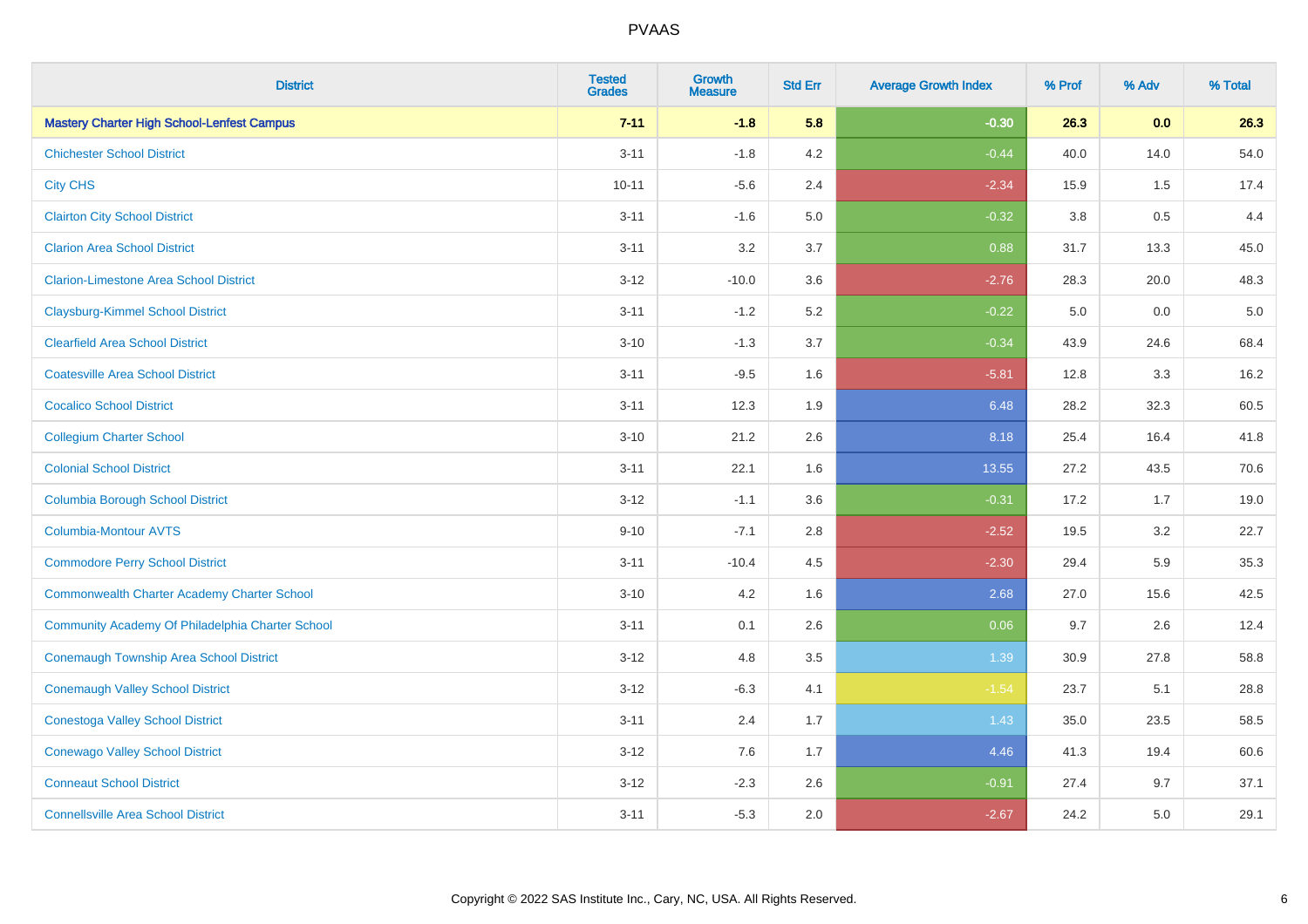| <b>District</b>                                   | <b>Tested</b><br><b>Grades</b> | <b>Growth</b><br><b>Measure</b> | <b>Std Err</b> | <b>Average Growth Index</b> | % Prof | % Adv | % Total |
|---------------------------------------------------|--------------------------------|---------------------------------|----------------|-----------------------------|--------|-------|---------|
| <b>Mastery Charter High School-Lenfest Campus</b> | $7 - 11$                       | $-1.8$                          | 5.8            | $-0.30$                     | 26.3   | 0.0   | 26.3    |
| <b>Conrad Weiser Area School District</b>         | $3 - 11$                       | 7.1                             | 2.1            | 3.34                        | 28.2   | 14.4  | 42.6    |
| <b>Cornell School District</b>                    | $3 - 11$                       | $-5.5$                          | 4.6            | $-1.20$                     | 11.3   | 3.2   | 14.5    |
| <b>Cornwall-Lebanon School District</b>           | $3 - 11$                       | 8.2                             | 1.6            | 5.24                        | 28.0   | 20.5  | 48.6    |
| <b>Corry Area School District</b>                 | $3 - 11$                       | $-6.8$                          | 2.3            | $-3.01$                     | 24.0   | 8.8   | 32.8    |
| <b>Coudersport Area School District</b>           | $3 - 11$                       | 14.8                            | 3.4            | 4.33                        | 34.7   | 28.0  | 62.7    |
| <b>Council Rock School District</b>               | $3 - 11$                       | 13.5                            | 1.1            | 12.27                       | 32.0   | 35.4  | 67.4    |
| <b>Cranberry Area School District</b>             | $3 - 12$                       | $-0.9$                          | 3.1            | $-0.29$                     | 25.5   | 9.7   | 35.2    |
| <b>Crawford Central School District</b>           | $3 - 11$                       | 5.7                             | 2.1            | 2.71                        | 26.4   | 15.8  | 42.1    |
| <b>Crestwood School District</b>                  | $3 - 11$                       | $-3.4$                          | 2.2            | $-1.52$                     | 33.1   | 21.7  | 54.9    |
| <b>Cumberland Valley School District</b>          | $3 - 12$                       | 18.6                            | 1.2            | 15.79                       | 31.3   | 39.2  | 70.5    |
| <b>Dallas School District</b>                     | $3 - 11$                       | 8.1                             | 2.1            | 3.87                        | 32.4   | 22.4  | 54.8    |
| <b>Dallastown Area School District</b>            | $3 - 11$                       | 19.9                            | 1.4            | 14.14                       | 36.8   | 34.2  | 71.0    |
| <b>Daniel Boone Area School District</b>          | $3 - 12$                       | 0.9                             | 1.9            | 0.46                        | 28.9   | 22.0  | 51.0    |
| <b>Danville Area School District</b>              | $3 - 11$                       | 18.4                            | 2.6            | 7.19                        | 32.0   | 46.1  | 78.1    |
| <b>Dauphin County Technical School</b>            | $9 - 11$                       | $-3.9$                          | 2.3            | $-1.67$                     | 18.3   | 11.1  | 29.3    |
| <b>Deer Lakes School District</b>                 | $3 - 11$                       | $-10.0$                         | 2.5            | $-4.02$                     | 27.7   | 9.9   | 37.6    |
| <b>Delaware Valley School District</b>            | $3 - 11$                       | 15.7                            | 1.6            | 9.62                        | 36.7   | 32.1  | 68.8    |
| <b>Derry Area School District</b>                 | $3 - 11$                       | $-11.8$                         | 2.6            | $-4.53$                     | 34.8   | 6.1   | 40.9    |
| <b>Derry Township School District</b>             | $3 - 10$                       | 20.1                            | 2.0            | 10.20                       | 32.8   | 46.9  | 79.7    |
| <b>Donegal School District</b>                    | $3 - 12$                       | 5.9                             | 2.2            | 2.72                        | 34.1   | 23.1  | 57.2    |
| <b>Dover Area School District</b>                 | $3 - 12$                       | 7.1                             | 1.9            | 3.78                        | 33.0   | 18.7  | 51.7    |
| Downingtown Area School District                  | $3 - 11$                       | 4.4                             | 1.1            | 4.06                        | 30.1   | 32.0  | 62.2    |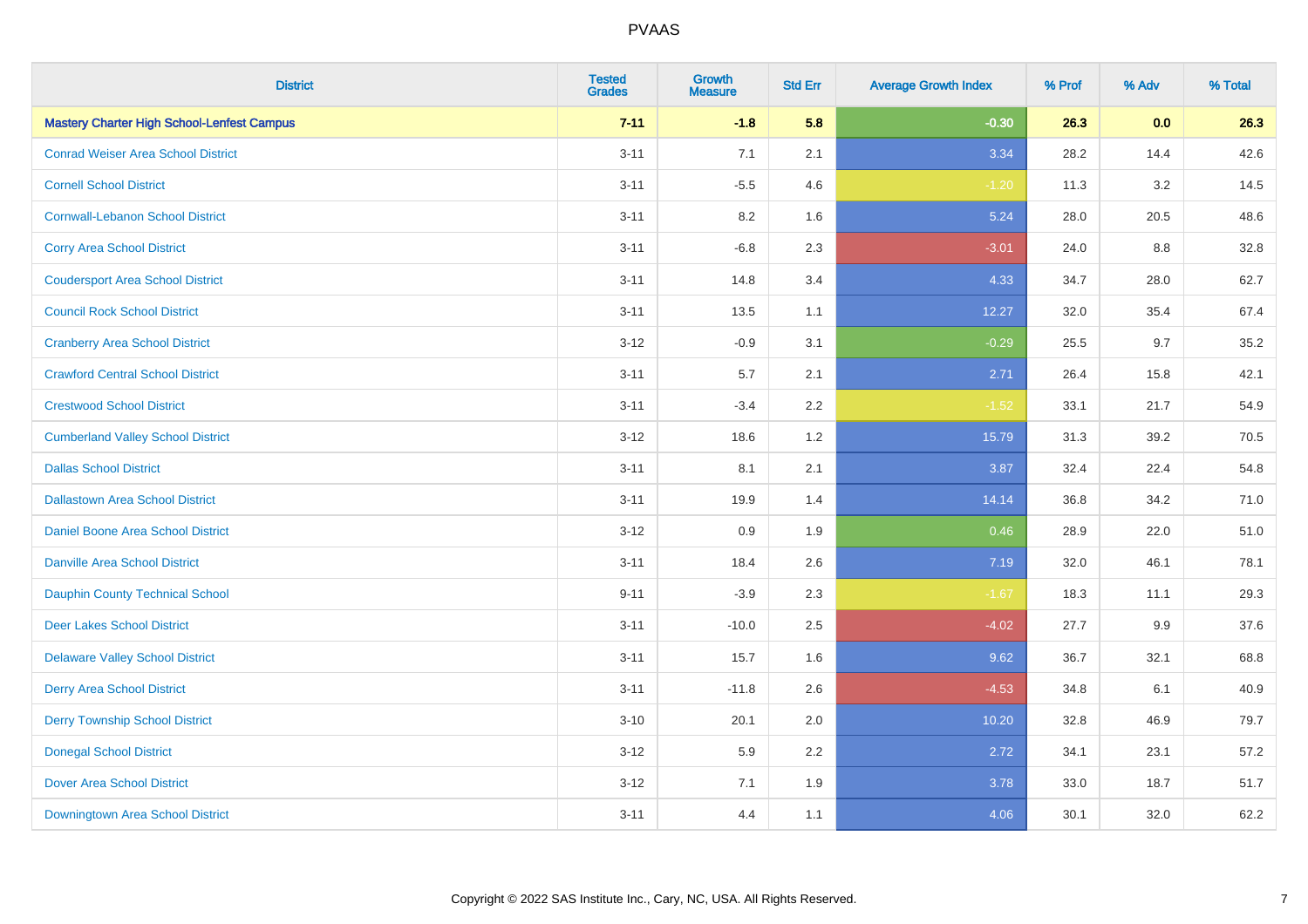| <b>District</b>                                   | <b>Tested</b><br><b>Grades</b> | Growth<br><b>Measure</b> | <b>Std Err</b> | <b>Average Growth Index</b> | % Prof | % Adv | % Total |
|---------------------------------------------------|--------------------------------|--------------------------|----------------|-----------------------------|--------|-------|---------|
| <b>Mastery Charter High School-Lenfest Campus</b> | $7 - 11$                       | $-1.8$                   | 5.8            | $-0.30$                     | 26.3   | 0.0   | 26.3    |
| Dr Robert Ketterer Charter School Inc             | $6 - 12$                       | 7.1                      | 4.3            | 1.66                        | 7.3    | 1.7   | 9.0     |
| <b>Dubois Area School District</b>                | $3 - 11$                       | $-2.8$                   | 2.0            | $-1.37$                     | 35.5   | 19.0  | 54.6    |
| <b>Dunmore School District</b>                    | $3 - 11$                       | $-12.2$                  | 2.7            | $-4.51$                     | 15.0   | 5.3   | 20.4    |
| <b>East Allegheny School District</b>             | $3 - 11$                       | $-6.4$                   | 3.0            | $-2.11$                     | 21.0   | 7.4   | 28.4    |
| <b>East Lycoming School District</b>              | $3 - 11$                       | $-10.9$                  | 2.1            | $-5.08$                     | 22.5   | 8.2   | 30.8    |
| <b>East Penn School District</b>                  | $3 - 11$                       | 8.9                      | 1.2            | 7.61                        | 32.8   | 26.4  | 59.2    |
| East Pennsboro Area School District               | $3 - 11$                       | 4.8                      | 2.1            | 2.26                        | 36.8   | 16.9  | 53.7    |
| East Stroudsburg Area School District             | $3 - 11$                       | $-4.9$                   | 1.4            | $-3.38$                     | 22.7   | 12.5  | 35.2    |
| <b>Eastern Lancaster County School District</b>   | $3 - 12$                       | 2.9                      | 3.2            | 0.91                        | 35.2   | 36.4  | 71.6    |
| <b>Eastern Lebanon County School District</b>     | $3 - 11$                       | 4.0                      | 2.1            | 1.89                        | 23.5   | 11.5  | 35.0    |
| <b>Eastern York School District</b>               | $3 - 11$                       | $-6.2$                   | 2.3            | $-2.70$                     | 27.8   | 18.5  | 46.4    |
| <b>Easton Area School District</b>                | $3 - 12$                       | 6.3                      | 1.3            | 4.91                        | 24.1   | 13.0  | 37.1    |
| <b>Elizabeth Forward School District</b>          | $3 - 11$                       | $-5.5$                   | 2.5            | $-2.25$                     | 32.2   | 12.8  | 45.0    |
| <b>Elizabethtown Area School District</b>         | $3 - 12$                       | 7.1                      | 1.7            | 4.19                        | 36.4   | 27.6  | 64.0    |
| <b>Elk Lake School District</b>                   | $3 - 11$                       | $-6.1$                   | 2.9            | $-2.12$                     | 26.3   | 11.6  | 37.9    |
| <b>Ellwood City Area School District</b>          | $3 - 11$                       | $-12.5$                  | 3.1            | $-4.00$                     | 26.7   | 8.7   | 35.4    |
| <b>Environmental Charter School At Frick Park</b> | $3-9$                          | $-6.2$                   | 3.7            | $-1.67$                     | 25.9   | 3.4   | 29.3    |
| <b>Ephrata Area School District</b>               | $3 - 11$                       | 6.8                      | 1.7            | 4.08                        | 31.6   | 17.1  | 48.8    |
| <b>Erie City School District</b>                  | $3 - 12$                       | $-4.5$                   | 1.4            | $-3.09$                     | 13.4   | 6.7   | 20.1    |
| Esperanza Academy Charter School                  | $4 - 11$                       | 2.1                      | 2.1            | 1.01                        | 14.2   | 3.6   | 17.8    |
| Esperanza Cyber Charter School                    | $3 - 11$                       | 7.1                      | 6.1            | 1.15                        | 8.8    | 2.9   | 11.8    |
| <b>Everett Area School District</b>               | $3 - 11$                       | $-1.1$                   | 3.1            | $-0.34$                     | 34.2   | 13.2  | 47.4    |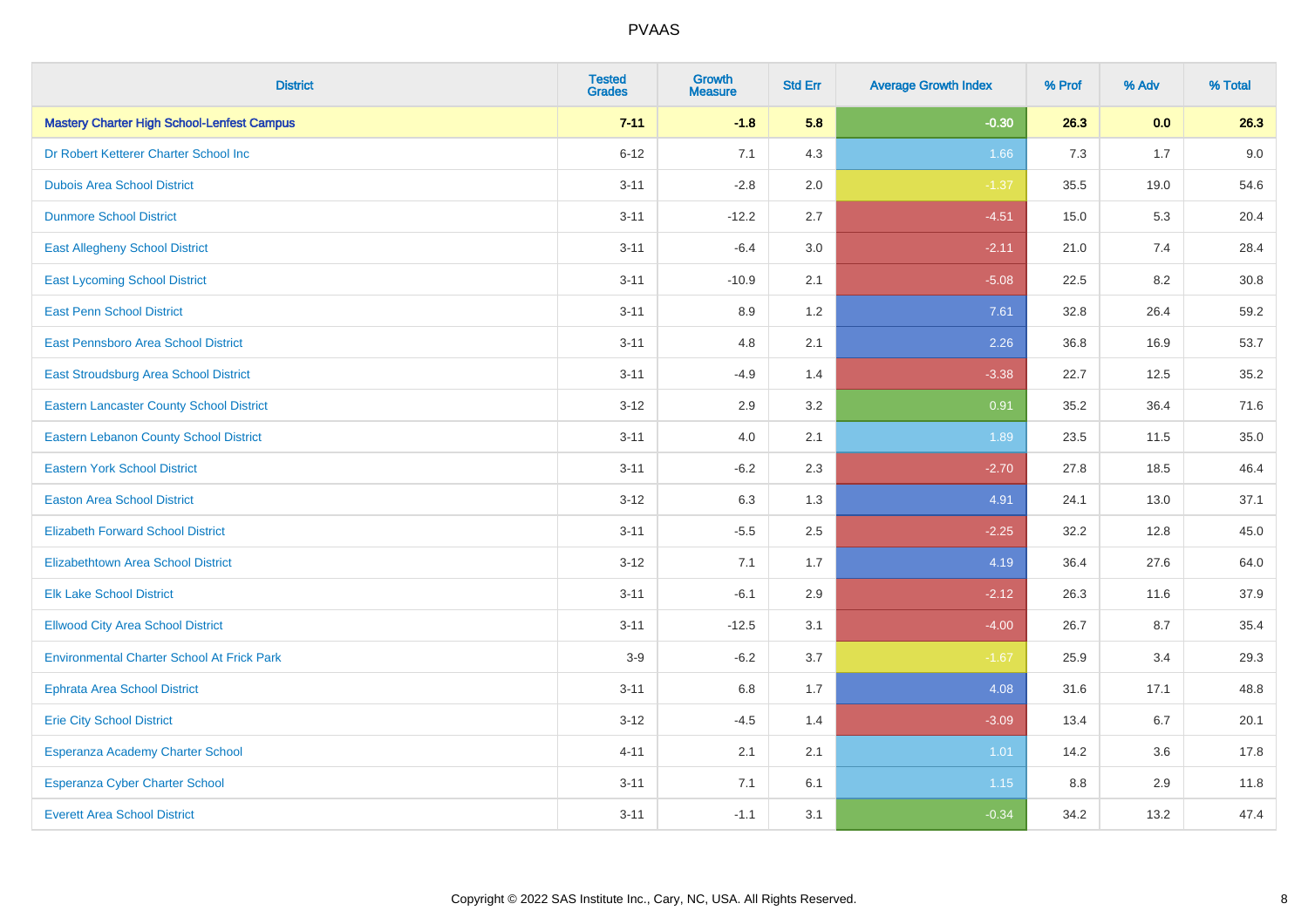| <b>District</b>                                   | <b>Tested</b><br><b>Grades</b> | <b>Growth</b><br><b>Measure</b> | <b>Std Err</b> | <b>Average Growth Index</b> | % Prof | % Adv | % Total |
|---------------------------------------------------|--------------------------------|---------------------------------|----------------|-----------------------------|--------|-------|---------|
| <b>Mastery Charter High School-Lenfest Campus</b> | $7 - 11$                       | $-1.8$                          | 5.8            | $-0.30$                     | 26.3   | 0.0   | 26.3    |
| <b>Evergreen Community Charter School</b>         | $6 - 11$                       | $-1.1$                          | 4.7            | $-0.23$                     | 34.6   | 26.9  | 61.5    |
| <b>Executive Education Academy Charter School</b> | $3 - 10$                       | $-14.6$                         | 3.0            | $-4.81$                     | 8.5    | 1.2   | 9.8     |
| <b>Exeter Township School District</b>            | $3 - 11$                       | $-1.0$                          | 1.7            | $-0.58$                     | 27.2   | 15.6  | 42.8    |
| <b>Fairfield Area School District</b>             | $3 - 11$                       | $-0.5$                          | 3.6            | $-0.13$                     | 43.9   | 6.1   | 50.0    |
| <b>Fairview School District</b>                   | $3 - 11$                       | 8.3                             | 2.4            | 3.43                        | 41.9   | 34.9  | 76.7    |
| <b>Fannett-Metal School District</b>              | $3 - 11$                       | $-22.3$                         | 4.8            | $-4.65$                     | 16.4   | 6.6   | 23.0    |
| <b>Farrell Area School District</b>               | $3 - 11$                       | $-1.9$                          | 4.2            | $-0.44$                     | 9.3    | 11.6  | 20.9    |
| <b>Ferndale Area School District</b>              | $3 - 10$                       | $-1.1$                          | 4.1            | $-0.27$                     | 21.0   | 7.9   | 29.0    |
| <b>Fleetwood Area School District</b>             | $3 - 10$                       | 10.4                            | 2.0            | 5.19                        | 31.7   | 25.8  | 57.5    |
| <b>Forbes Road School District</b>                | $3 - 11$                       | $-11.5$                         | 4.7            | $-2.43$                     | 23.1   | 10.3  | 33.3    |
| <b>Forest Area School District</b>                | $3 - 11$                       | $-1.8$                          | 4.7            | $-0.37$                     | 18.9   | 15.1  | 34.0    |
| <b>Forest City Regional School District</b>       | $3-12$                         | $-1.2$                          | 3.6            | $-0.33$                     | 26.5   | 8.2   | 34.7    |
| <b>Forest Hills School District</b>               | $3 - 11$                       | 1.8                             | 2.5            | 0.71                        | 28.8   | 10.3  | 39.1    |
| <b>Fort Cherry School District</b>                | $3 - 10$                       | $-0.7$                          | 3.1            | $-0.21$                     | 30.6   | 14.1  | 44.7    |
| <b>Fort Leboeuf School District</b>               | $3 - 11$                       | 3.5                             | 2.2            | 1.58                        | 32.0   | 16.8  | 48.8    |
| Fox Chapel Area School District                   | $3 - 11$                       | 17.6                            | 1.9            | 9.47                        | 22.9   | 52.0  | 74.9    |
| <b>Franklin Area School District</b>              | $3 - 11$                       | $-3.7$                          | 2.6            | $-1.43$                     | 30.5   | 5.9   | 36.4    |
| <b>Franklin Regional School District</b>          | $3 - 11$                       | 11.3                            | 1.8            | 6.13                        | 30.0   | 35.0  | 65.0    |
| <b>Frazier School District</b>                    | $3 - 11$                       | $-18.9$                         | 3.4            | $-5.49$                     | 18.3   | 1.4   | 19.7    |
| <b>Freedom Area School District</b>               | $3 - 11$                       | $-6.3$                          | 3.1            | $-2.04$                     | 22.9   | 8.4   | 31.3    |
| <b>Freeport Area School District</b>              | $3 - 10$                       | $-0.2$                          | 2.1            | $-0.10$                     | 37.4   | 29.8  | 67.2    |
| <b>Galeton Area School District</b>               | $3 - 11$                       | 5.4                             | 5.4            | 1.01                        | 33.3   | 22.2  | 55.6    |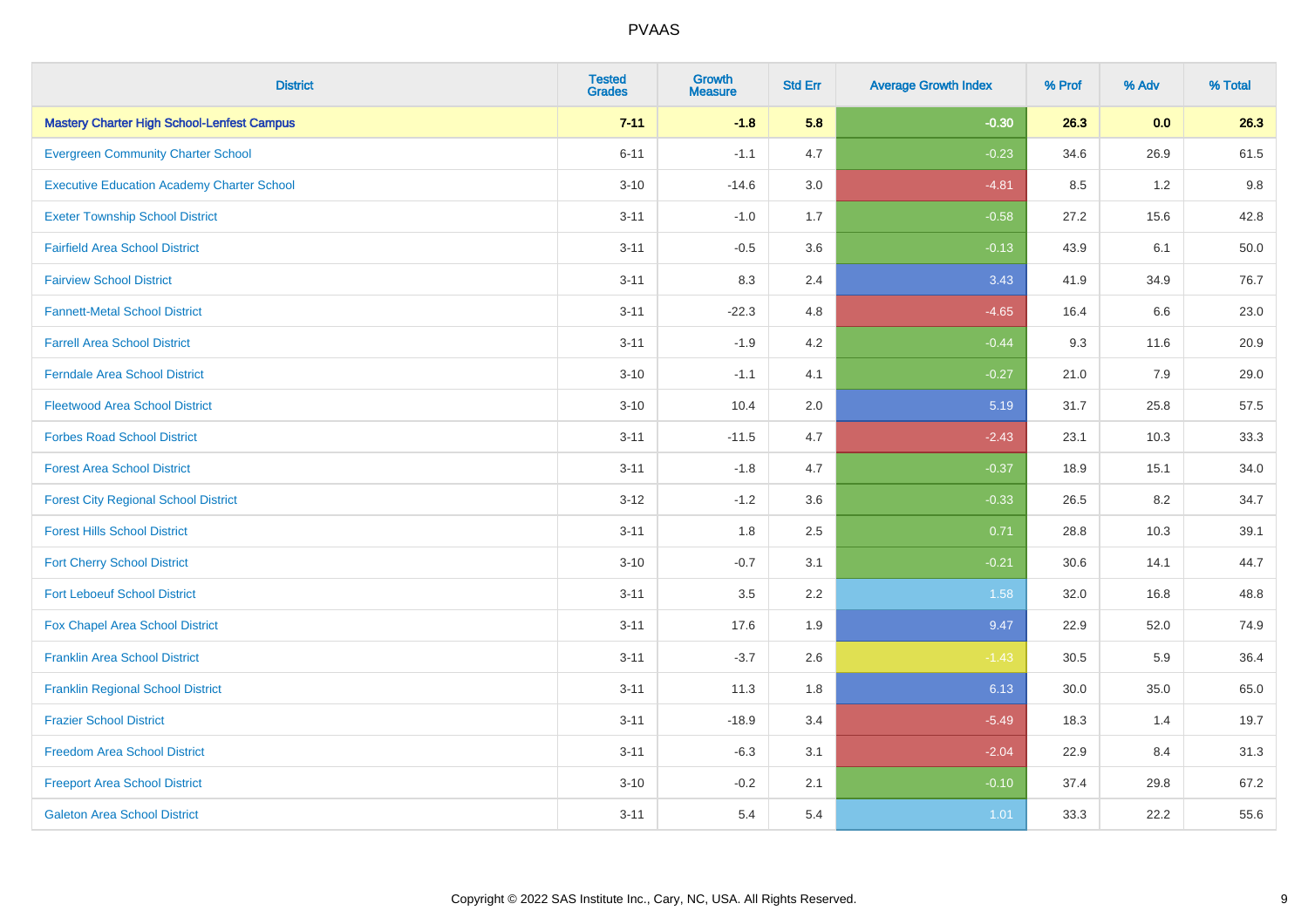| <b>District</b>                                   | <b>Tested</b><br><b>Grades</b> | <b>Growth</b><br><b>Measure</b> | <b>Std Err</b> | <b>Average Growth Index</b> | % Prof | % Adv   | % Total |
|---------------------------------------------------|--------------------------------|---------------------------------|----------------|-----------------------------|--------|---------|---------|
| <b>Mastery Charter High School-Lenfest Campus</b> | $7 - 11$                       | $-1.8$                          | 5.8            | $-0.30$                     | 26.3   | 0.0     | 26.3    |
| <b>Garnet Valley School District</b>              | $3 - 10$                       | 0.2                             | 1.7            | 0.13                        | 34.9   | 26.4    | 61.3    |
| <b>Gateway School District</b>                    | $3 - 11$                       | 3.1                             | 2.0            | 1.55                        | 35.7   | 18.5    | 54.2    |
| <b>General Mclane School District</b>             | $3 - 11$                       | $-10.7$                         | 2.4            | $-4.40$                     | 34.0   | 15.6    | 49.6    |
| <b>Gettysburg Area School District</b>            | $3 - 11$                       | $-6.0$                          | 2.0            | $-3.02$                     | 28.8   | 19.6    | 48.5    |
| <b>Girard School District</b>                     | $3 - 11$                       | $-12.3$                         | 2.6            | $-4.76$                     | 29.7   | 18.9    | 48.6    |
| <b>Glendale School District</b>                   | $3 - 10$                       | 7.9                             | 3.5            | 2.25                        | 42.6   | 9.3     | 51.8    |
| <b>Governor Mifflin School District</b>           | $3 - 11$                       | $-4.4$                          | 1.6            | $-2.69$                     | 30.3   | 7.7     | 38.0    |
| <b>Great Valley School District</b>               | $3 - 11$                       | 5.4                             | 2.0            | 2.77                        | 33.8   | 33.5    | 67.3    |
| <b>Greater Johnstown School District</b>          | $3 - 11$                       | $-3.5$                          | 2.4            | $-1.45$                     | 10.3   | 1.3     | 11.5    |
| <b>Greater Latrobe School District</b>            | $3 - 11$                       | $-14.1$                         | 2.0            | $-7.14$                     | 41.0   | 12.6    | 53.6    |
| <b>Greater Nanticoke Area School District</b>     | $3 - 12$                       | $-6.8$                          | 2.6            | $-2.58$                     | 15.2   | 8.9     | 24.1    |
| <b>Greencastle-Antrim School District</b>         | $3 - 11$                       | $-0.3$                          | 2.0            | $-0.14$                     | 30.9   | 22.2    | 53.1    |
| <b>Greensburg Salem School District</b>           | $3 - 11$                       | $-6.9$                          | 2.2            | $-3.06$                     | 30.3   | 13.3    | 43.6    |
| <b>Greenville Area School District</b>            | $3 - 11$                       | $-13.2$                         | 3.0            | $-4.45$                     | 32.1   | 4.6     | 36.7    |
| <b>Greenwood School District</b>                  | $3 - 11$                       | 11.3                            | 3.6            | 3.14                        | 31.2   | 32.8    | 63.9    |
| <b>Grove City Area School District</b>            | $3 - 12$                       | $-8.8$                          | 2.3            | $-3.89$                     | 25.6   | 16.4    | 42.0    |
| <b>Halifax Area School District</b>               | $3 - 11$                       | 5.8                             | 3.5            | 1.64                        | 32.1   | 18.9    | 50.9    |
| Hamburg Area School District                      | $3 - 11$                       | 0.6                             | 2.4            | 0.25                        | 28.0   | 15.5    | 43.6    |
| <b>Hampton Township School District</b>           | $3 - 11$                       | 7.4                             | 2.0            | 3.79                        | 37.9   | 39.2    | 77.0    |
| <b>Hanover Area School District</b>               | $3 - 11$                       | $-14.7$                         | 4.7            | $-3.13$                     | 12.1   | 3.0     | 15.2    |
| <b>Hanover Public School District</b>             | $3 - 11$                       | $-12.4$                         | 2.7            | $-4.50$                     | 22.7   | $6.2\,$ | 28.9    |
| <b>Harbor Creek School District</b>               | $3 - 11$                       | 13.4                            | 2.3            | 5.80                        | 34.5   | 40.7    | 75.2    |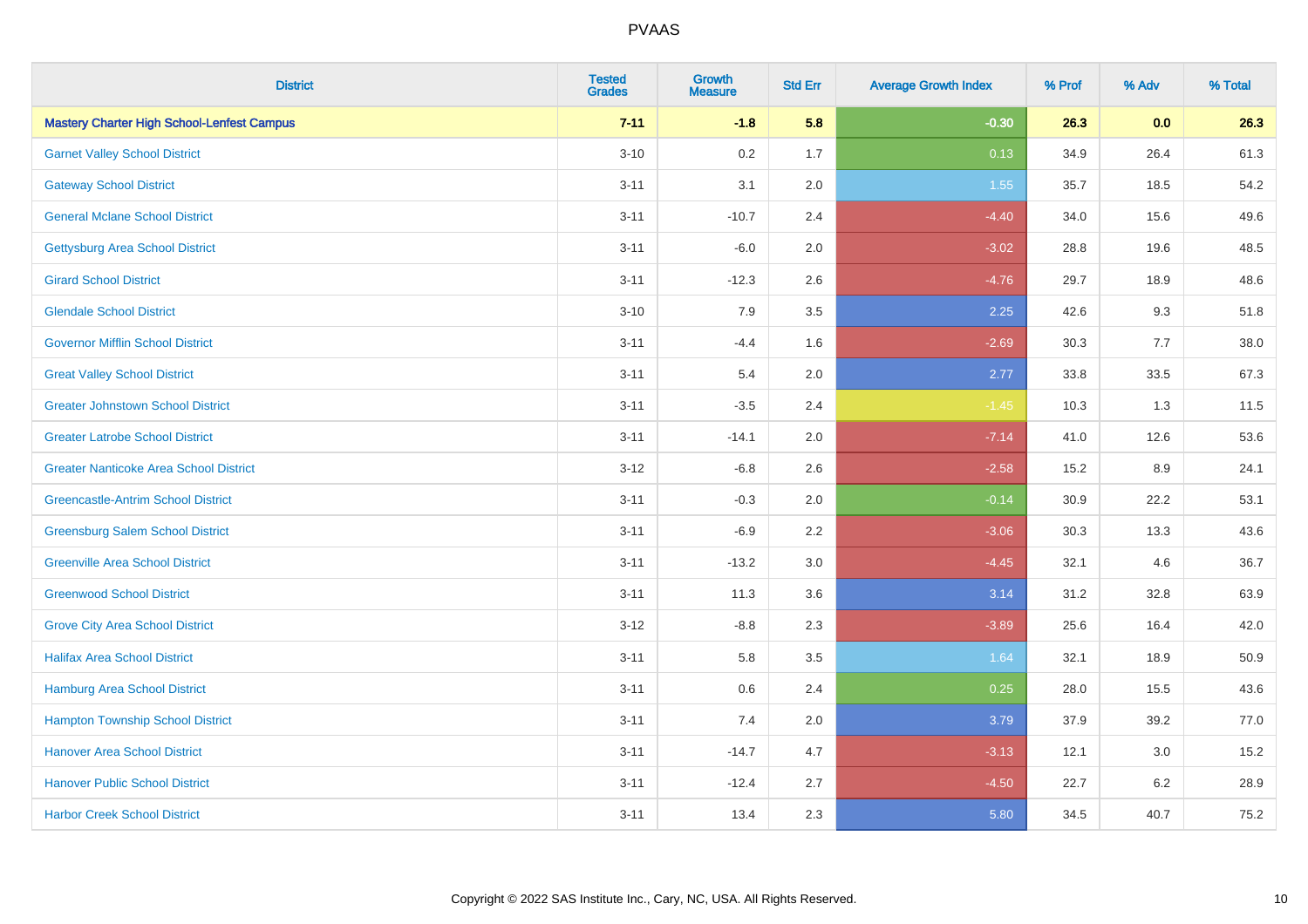| <b>District</b>                                   | <b>Tested</b><br><b>Grades</b> | <b>Growth</b><br><b>Measure</b> | <b>Std Err</b> | <b>Average Growth Index</b> | % Prof | % Adv | % Total |
|---------------------------------------------------|--------------------------------|---------------------------------|----------------|-----------------------------|--------|-------|---------|
| <b>Mastery Charter High School-Lenfest Campus</b> | $7 - 11$                       | $-1.8$                          | 5.8            | $-0.30$                     | 26.3   | 0.0   | 26.3    |
| Harmony Area School District                      | $3 - 10$                       | $-5.7$                          | 5.0            | $-1.13$                     | 33.3   | 0.0   | 33.3    |
| <b>Harrisburg City School District</b>            | $3 - 11$                       | $-0.2$                          | 2.0            | $-0.11$                     | 6.0    | 2.0   | $8.0\,$ |
| <b>Hatboro-Horsham School District</b>            | $3 - 11$                       | $-2.7$                          | 1.6            | $-1.65$                     | 27.9   | 17.9  | 45.8    |
| <b>Haverford Township School District</b>         | $3 - 11$                       | 1.4                             | 1.4            | $1.05$                      | 36.7   | 26.3  | 63.0    |
| <b>Hazleton Area School District</b>              | $3 - 11$                       | 6.0                             | 1.6            | 3.85                        | 20.5   | 9.0   | 29.5    |
| <b>Hempfield Area School District</b>             | $3 - 12$                       | $-10.2$                         | 1.6            | $-6.37$                     | 28.1   | 19.2  | 47.3    |
| <b>Hempfield School District</b>                  | $3 - 11$                       | 13.4                            | 1.3            | 10.53                       | 29.9   | 36.8  | 66.7    |
| <b>Hermitage School District</b>                  | $3 - 12$                       | 14.0                            | 2.5            | 5.59                        | 34.0   | 27.0  | 61.0    |
| <b>Highlands School District</b>                  | $3 - 11$                       | $-1.3$                          | 2.3            | $-0.55$                     | 32.6   | 10.5  | 43.0    |
| <b>Hollidaysburg Area School District</b>         | $3 - 11$                       | $-2.7$                          | 1.6            | $-1.64$                     | 32.6   | 15.2  | 47.8    |
| <b>Homer-Center School District</b>               | $3 - 11$                       | 8.8                             | 3.5            | 2.53                        | 38.0   | 17.7  | 55.8    |
| Hope For Hyndman Charter School                   | $3 - 11$                       | 5.1                             | 5.8            | 0.88                        | 14.3   | 7.1   | 21.4    |
| <b>Hopewell Area School District</b>              | $3 - 11$                       | $0.8\,$                         | 2.6            | 0.31                        | 34.5   | 12.4  | 46.9    |
| Huntingdon Area School District                   | $3 - 11$                       | 5.8                             | 2.6            | 2.28                        | 27.8   | 17.4  | 45.2    |
| Imhotep Institute Charter High School             | $9 - 11$                       | $-17.6$                         | 5.8            | $-3.03$                     | 15.4   | 0.0   | 15.4    |
| <b>Indiana Area School District</b>               | $3 - 11$                       | 12.0                            | 2.0            | 5.98                        | 30.0   | 30.4  | 60.3    |
| <b>Innovative Arts Academy Charter School</b>     | $6 - 11$                       | $-7.2$                          | 2.5            | $-2.83$                     | 2.0    | 0.0   | 2.0     |
| Insight PA Cyber Charter School                   | $3 - 11$                       | $-9.4$                          | 5.8            | $-1.62$                     | 25.6   | 4.6   | 30.2    |
| <b>Interboro School District</b>                  | $3 - 12$                       | $-8.4$                          | 2.0            | $-4.27$                     | 27.6   | 6.4   | 34.1    |
| <b>Iroquois School District</b>                   | $3 - 11$                       | 13.6                            | 2.8            | 4.83                        | 33.3   | 16.0  | 49.4    |
| Jamestown Area School District                    | $3 - 11$                       | $-9.5$                          | 4.1            | $-2.33$                     | 41.5   | 4.9   | 46.3    |
| Jeannette City School District                    | $3 - 11$                       | $-0.7$                          | 3.4            | $-0.20$                     | 26.8   | 4.1   | 30.9    |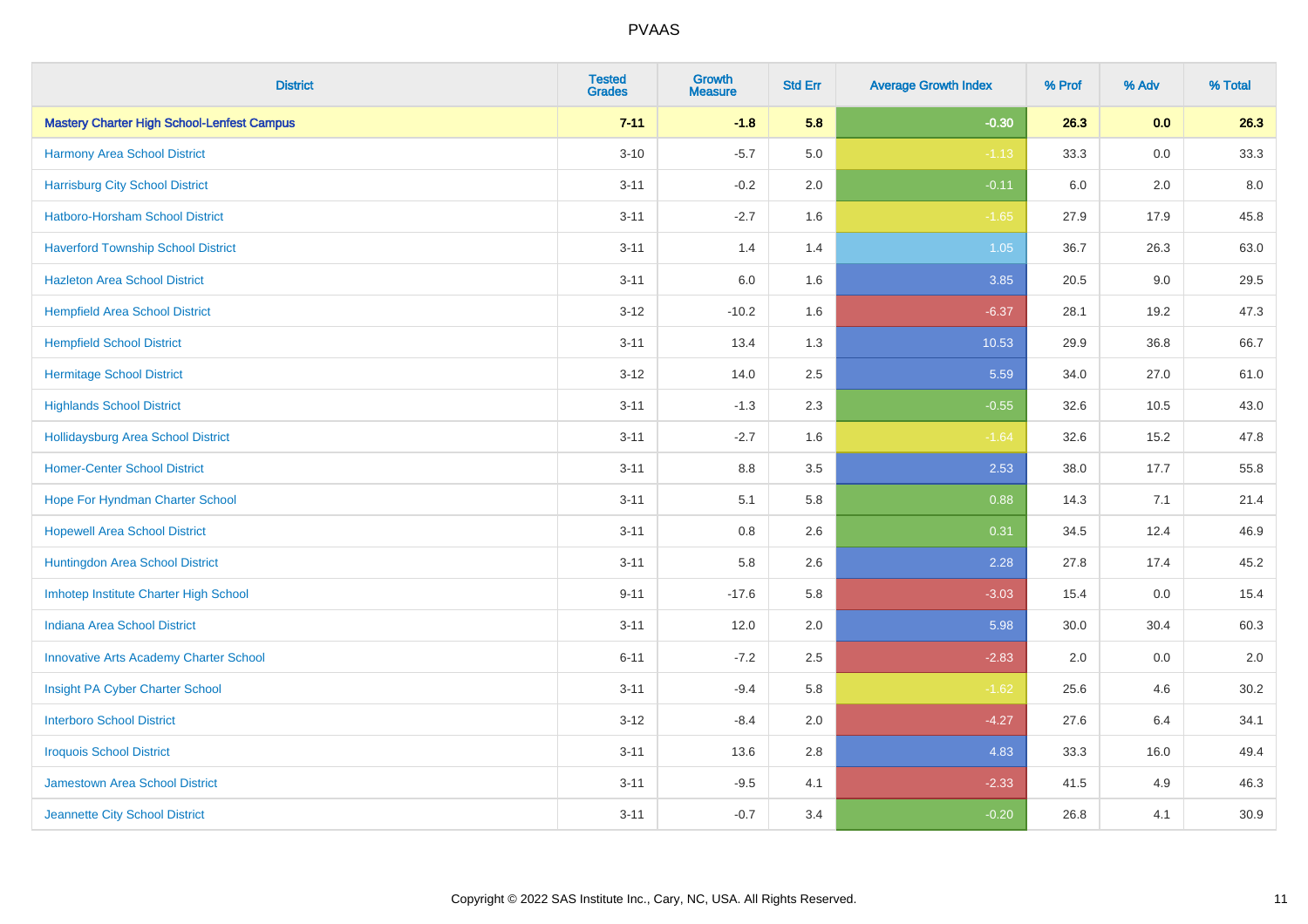| <b>District</b>                                   | <b>Tested</b><br><b>Grades</b> | Growth<br><b>Measure</b> | <b>Std Err</b> | <b>Average Growth Index</b> | % Prof | % Adv   | % Total |
|---------------------------------------------------|--------------------------------|--------------------------|----------------|-----------------------------|--------|---------|---------|
| <b>Mastery Charter High School-Lenfest Campus</b> | $7 - 11$                       | $-1.8$                   | 5.8            | $-0.30$                     | 26.3   | 0.0     | 26.3    |
| Jefferson County-Dubois AVTS                      | $9 - 11$                       | $-11.7$                  | 3.1            | $-3.72$                     | 17.6   | 2.8     | 20.4    |
| Jefferson-Morgan School District                  | $3 - 10$                       | $-12.0$                  | 3.9            | $-3.09$                     | 28.6   | 6.1     | 34.7    |
| <b>Jenkintown School District</b>                 | $3 - 11$                       | $-7.9$                   | 4.1            | $-1.92$                     | 34.1   | 27.3    | 61.4    |
| <b>Jersey Shore Area School District</b>          | $3 - 11$                       | 0.7                      | 2.5            | 0.27                        | 39.3   | 13.6    | 52.9    |
| Jim Thorpe Area School District                   | $3 - 11$                       | $-10.9$                  | 2.4            | $-4.48$                     | 19.5   | $6.0\,$ | 25.5    |
| Johnsonburg Area School District                  | $3 - 11$                       | 5.0                      | 3.9            | 1.27                        | 35.5   | 11.8    | 47.4    |
| <b>Juniata County School District</b>             | $3 - 12$                       | 7.7                      | 2.0            | 3.81                        | 22.9   | 18.9    | 41.8    |
| <b>Juniata Valley School District</b>             | $3 - 11$                       | 1.6                      | 3.2            | 0.51                        | 23.1   | 9.4     | 32.5    |
| <b>Kane Area School District</b>                  | $3 - 10$                       | 8.8                      | 2.9            | 3.07                        | 31.4   | 19.8    | 51.2    |
| Karns City Area School District                   | $3 - 11$                       | $-7.2$                   | 2.6            | $-2.71$                     | 26.4   | 20.8    | 47.2    |
| <b>Kennett Consolidated School District</b>       | $3 - 11$                       | $-10.4$                  | 1.7            | $-6.27$                     | 28.7   | 14.0    | 42.7    |
| <b>Keystone Central School District</b>           | $3 - 11$                       | 3.6                      | 1.8            | 2.04                        | 27.1   | 14.6    | 41.8    |
| <b>Keystone Education Center Charter School</b>   | $3 - 12$                       | $-6.5$                   | 5.1            | $-1.28$                     | 0.0    | 0.0     | $0.0\,$ |
| <b>Keystone Oaks School District</b>              | $3 - 11$                       | $-7.2$                   | 2.3            | $-3.14$                     | 30.0   | 11.1    | 41.0    |
| <b>Keystone School District</b>                   | $3 - 11$                       | 7.8                      | 5.7            | 1.37                        | 35.0   | 45.0    | 80.0    |
| <b>KIPP Dubois Charter School</b>                 | $9 - 10$                       | $-3.0$                   | 3.1            | $-0.95$                     | 10.0   | 0.0     | 10.0    |
| <b>Kiski Area School District</b>                 | $3 - 11$                       | $-4.0$                   | 2.0            | $-1.99$                     | 23.1   | 18.2    | 41.3    |
| <b>Kutztown Area School District</b>              | $3 - 12$                       | 9.3                      | 2.8            | 3.34                        | 38.5   | 14.6    | 53.2    |
| La Academia Partnership Charter School            | $6 - 11$                       | $-15.5$                  | 5.7            | $-2.70$                     | 2.3    | 0.0     | 2.3     |
| Lackawanna Trail School District                  | $3 - 10$                       | $-11.0$                  | 3.3            | $-3.35$                     | 13.1   | 18.0    | 31.2    |
| <b>Lakeland School District</b>                   | $3 - 11$                       | 13.3                     | 2.8            | 4.80                        | 22.2   | 21.2    | 43.4    |
| Lake-Lehman School District                       | $3 - 11$                       | 14.9                     | 2.8            | 5.34                        | 25.8   | 22.5    | 48.3    |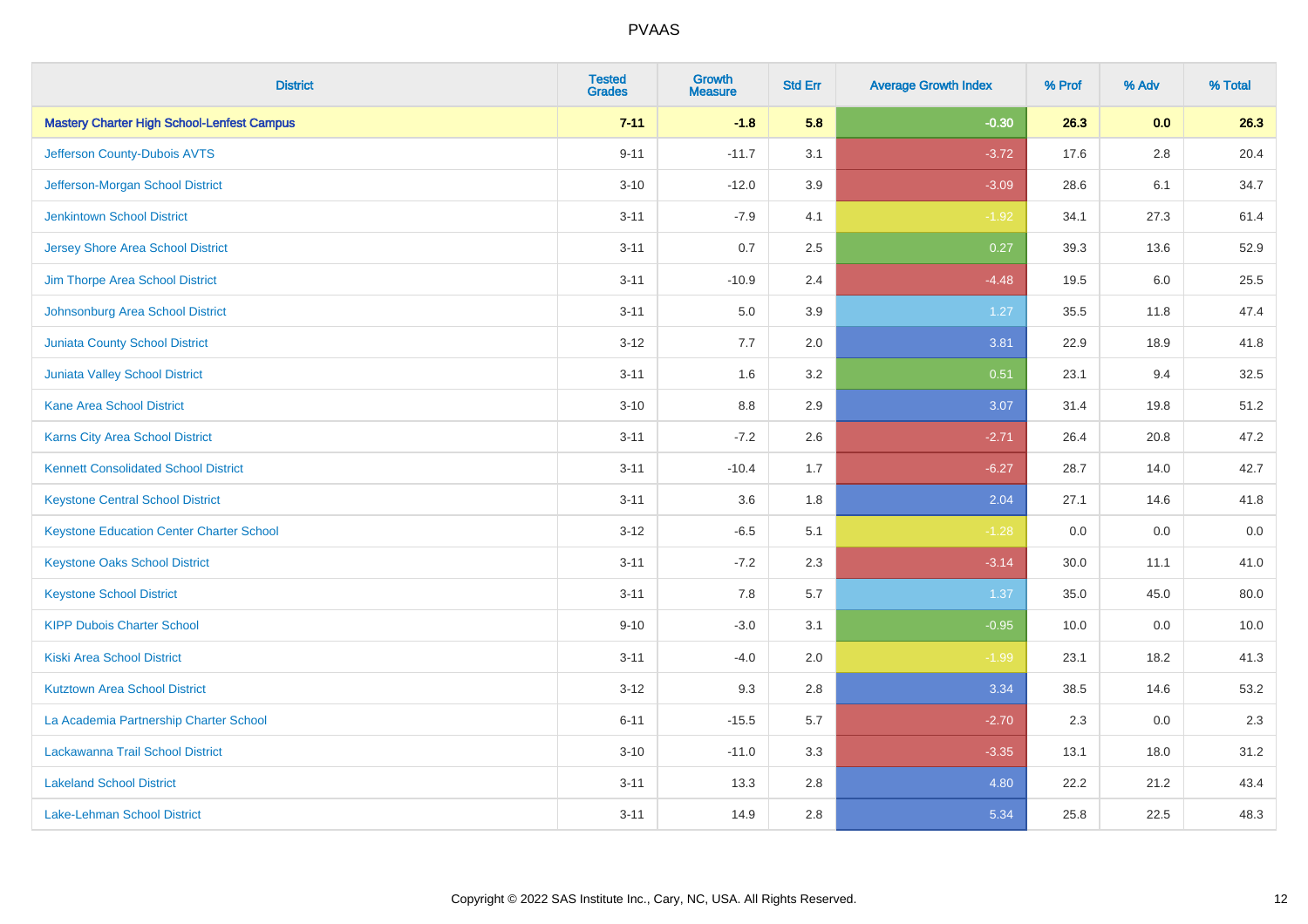| <b>District</b>                                    | <b>Tested</b><br><b>Grades</b> | <b>Growth</b><br><b>Measure</b> | <b>Std Err</b> | <b>Average Growth Index</b> | % Prof | % Adv   | % Total |
|----------------------------------------------------|--------------------------------|---------------------------------|----------------|-----------------------------|--------|---------|---------|
| <b>Mastery Charter High School-Lenfest Campus</b>  | $7 - 11$                       | $-1.8$                          | 5.8            | $-0.30$                     | 26.3   | 0.0     | 26.3    |
| <b>Lakeview School District</b>                    | $3 - 11$                       | $-1.9$                          | 3.5            | $-0.53$                     | 41.5   | 12.3    | 53.8    |
| <b>Lampeter-Strasburg School District</b>          | $3 - 12$                       | 11.0                            | 1.9            | 5.69                        | 35.4   | 32.3    | 67.7    |
| <b>Lancaster School District</b>                   | $3 - 12$                       | $-10.0$                         | 1.4            | $-7.22$                     | 9.0    | 3.9     | 12.8    |
| <b>Laurel Highlands School District</b>            | $3 - 11$                       | $-3.8$                          | 2.3            | $-1.63$                     | 20.9   | 14.6    | 35.4    |
| <b>Laurel School District</b>                      | $3 - 11$                       | 13.0                            | 3.1            | 4.19                        | 30.3   | 15.7    | 46.1    |
| <b>Lawrence County CTC</b>                         | $10 - 11$                      | $-9.8$                          | 3.7            | $-2.68$                     | 7.3    | 0.0     | $7.3$   |
| <b>Lebanon School District</b>                     | $3 - 11$                       | $-1.2$                          | 1.9            | $-0.63$                     | 15.2   | 6.4     | 21.6    |
| Leechburg Area School District                     | $3 - 11$                       | 7.0                             | 3.9            | 1.79                        | 37.7   | 4.9     | 42.6    |
| Lehigh Career & Technical Institute                | $10 - 12$                      | $-0.7$                          | 6.3            | $-0.11$                     | 36.4   | 4.6     | 40.9    |
| Lehigh Valley Academy Regional Charter School      | $3 - 11$                       | $-5.9$                          | 3.0            | $-1.98$                     | 20.0   | 7.7     | 27.7    |
| Lehigh Valley Charter High School For The Arts     | $9 - 10$                       | $-11.8$                         | 2.5            | $-4.76$                     | 28.9   | 5.7     | 34.6    |
| <b>Lehighton Area School District</b>              | $3 - 11$                       | 11.4                            | 2.4            | 4.84                        | 30.5   | 24.9    | 55.3    |
| <b>Lewisburg Area School District</b>              | $3 - 11$                       | 1.7                             | 2.4            | 0.72                        | 35.9   | 35.9    | 71.8    |
| <b>Ligonier Valley School District</b>             | $3 - 11$                       | $-10.8$                         | 3.1            | $-3.43$                     | 34.1   | 5.8     | 39.9    |
| Lincoln Leadership Academy Charter School          | $3 - 12$                       | $-7.4$                          | 3.7            | $-1.99$                     | 6.4    | 2.1     | 8.5     |
| <b>Lincoln Park Performing Arts Charter School</b> | $7 - 11$                       | $-14.9$                         | 2.7            | $-5.45$                     | 39.3   | $8.9\,$ | 48.2    |
| <b>Line Mountain School District</b>               | $3 - 11$                       | 11.7                            | 3.9            | 3.01                        | 40.4   | 42.3    | 82.7    |
| <b>Littlestown Area School District</b>            | $3 - 11$                       | 28.7                            | 2.4            | 11.83                       | 38.4   | 29.3    | 67.7    |
| <b>Lower Dauphin School District</b>               | $3 - 11$                       | 5.3                             | 1.8            | 3.03                        | 30.6   | 26.8    | 57.5    |
| <b>Lower Merion School District</b>                | $3 - 11$                       | 18.9                            | 1.2            | 15.42                       | 29.4   | 48.6    | 78.0    |
| <b>Lower Moreland Township School District</b>     | $3 - 11$                       | 8.7                             | 2.0            | 4.35                        | 38.2   | 33.2    | 71.4    |
| <b>Loyalsock Township School District</b>          | $3 - 12$                       | 26.7                            | 2.7            | 9.92                        | 36.8   | 35.1    | 71.9    |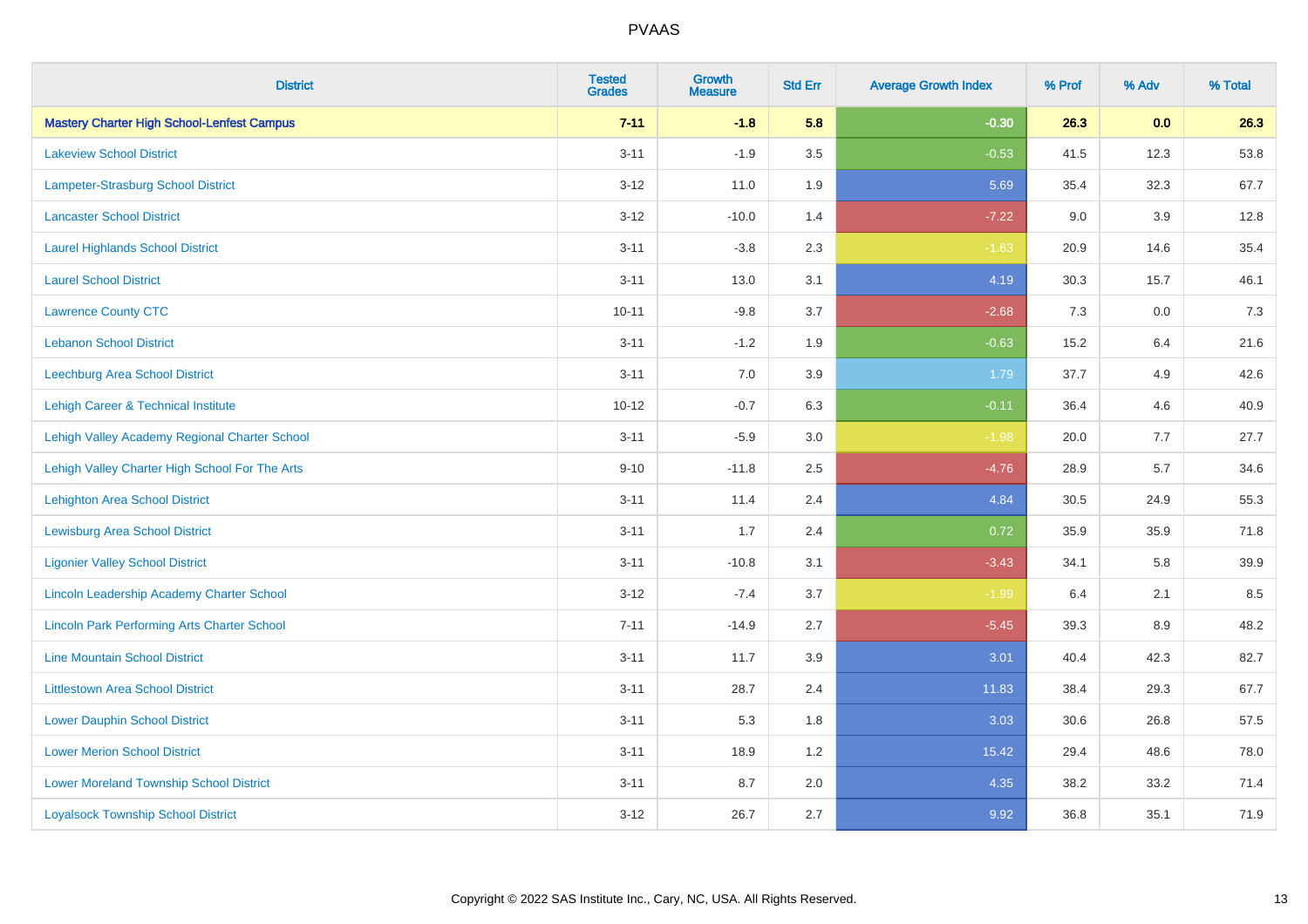| <b>District</b>                                   | <b>Tested</b><br><b>Grades</b> | <b>Growth</b><br><b>Measure</b> | <b>Std Err</b> | <b>Average Growth Index</b> | % Prof | % Adv   | % Total  |
|---------------------------------------------------|--------------------------------|---------------------------------|----------------|-----------------------------|--------|---------|----------|
| <b>Mastery Charter High School-Lenfest Campus</b> | $7 - 11$                       | $-1.8$                          | 5.8            | $-0.30$                     | 26.3   | 0.0     | 26.3     |
| <b>Mahanoy Area School District</b>               | $3 - 10$                       | $-3.4$                          | 3.1            | $-1.07$                     | 21.4   | $8.6\,$ | $30.0\,$ |
| <b>Manheim Central School District</b>            | $3 - 11$                       | 12.8                            | 2.0            | 6.52                        | 27.8   | 35.4    | 63.2     |
| <b>Manheim Township School District</b>           | $3 - 12$                       | 10.9                            | 1.5            | 7.51                        | 30.9   | 31.0    | 61.9     |
| <b>Marion Center Area School District</b>         | $3 - 10$                       | 0.8                             | 2.9            | 0.27                        | 23.3   | 11.1    | 34.4     |
| Maritime Academy Charter School                   | $3 - 10$                       | 13.2                            | 3.1            | 4.29                        | 24.0   | 1.3     | 25.3     |
| <b>Marple Newtown School District</b>             | $3 - 11$                       | 20.6                            | 2.3            | 8.95                        | 31.1   | 42.7    | 73.8     |
| <b>Mars Area School District</b>                  | $3 - 10$                       | 6.6                             | 1.9            | 3.45                        | 36.7   | 32.4    | 69.1     |
| <b>MaST Community Charter School</b>              | $3 - 10$                       | $-0.9$                          | 2.5            | $-0.34$                     | 25.0   | 21.6    | 46.6     |
| <b>MaST Community Charter School II</b>           | $3 - 10$                       | 1.4                             | 3.0            | 0.45                        | 16.1   | 4.6     | 20.7     |
| <b>Mastery Charter High School-Lenfest Campus</b> | $7 - 11$                       | $-1.8$                          | 5.8            | $-0.30$                     | 26.3   | 0.0     | 26.3     |
| <b>Mastery Charter School - Gratz Campus</b>      | $7 - 10$                       | $-9.5$                          | 4.6            | $-2.09$                     | 0.0    | 3.4     | 3.4      |
| Mastery Charter School - Hardy Williams           | $3 - 11$                       | 6.6                             | 3.0            | 2.21                        | 24.7   | 1.2     | 25.9     |
| <b>Mastery Charter School - Pickett Campus</b>    | $6 - 10$                       | 2.7                             | 4.2            | 0.65                        | 20.6   | 0.0     | 20.6     |
| Mastery Charter School - Shoemaker Campus         | $7 - 10$                       | $-2.3$                          | 2.8            | $-0.81$                     | 10.1   | 3.7     | 13.8     |
| <b>Mastery Charter School - Thomas Campus</b>     | $3 - 10$                       | 7.9                             | 5.7            | 1.39                        | 12.5   | $0.0\,$ | 12.5     |
| <b>Mcguffey School District</b>                   | $3 - 11$                       | $-12.1$                         | 3.0            | $-4.06$                     | 12.8   | 5.9     | 18.6     |
| <b>Mckeesport Area School District</b>            | $3 - 12$                       | 4.6                             | 2.2            | 2.14                        | 21.1   | 4.4     | 25.5     |
| Mechanicsburg Area School District                | $3 - 11$                       | $-5.7$                          | 1.6            | $-3.48$                     | 35.1   | 16.0    | 51.2     |
| <b>Mercer Area School District</b>                | $3 - 11$                       | 2.2                             | 3.1            | 0.70                        | 24.4   | 11.8    | 36.2     |
| <b>Methacton School District</b>                  | $3 - 11$                       | 11.0                            | 1.6            | 6.94                        | 36.0   | 33.6    | 69.6     |
| Meyersdale Area School District                   | $3 - 11$                       | $-16.1$                         | 3.3            | $-4.94$                     | 20.3   | 5.8     | 26.1     |
| <b>Mid Valley School District</b>                 | $3 - 10$                       | $-11.1$                         | 2.7            | $-4.07$                     | 28.3   | 8.1     | 36.4     |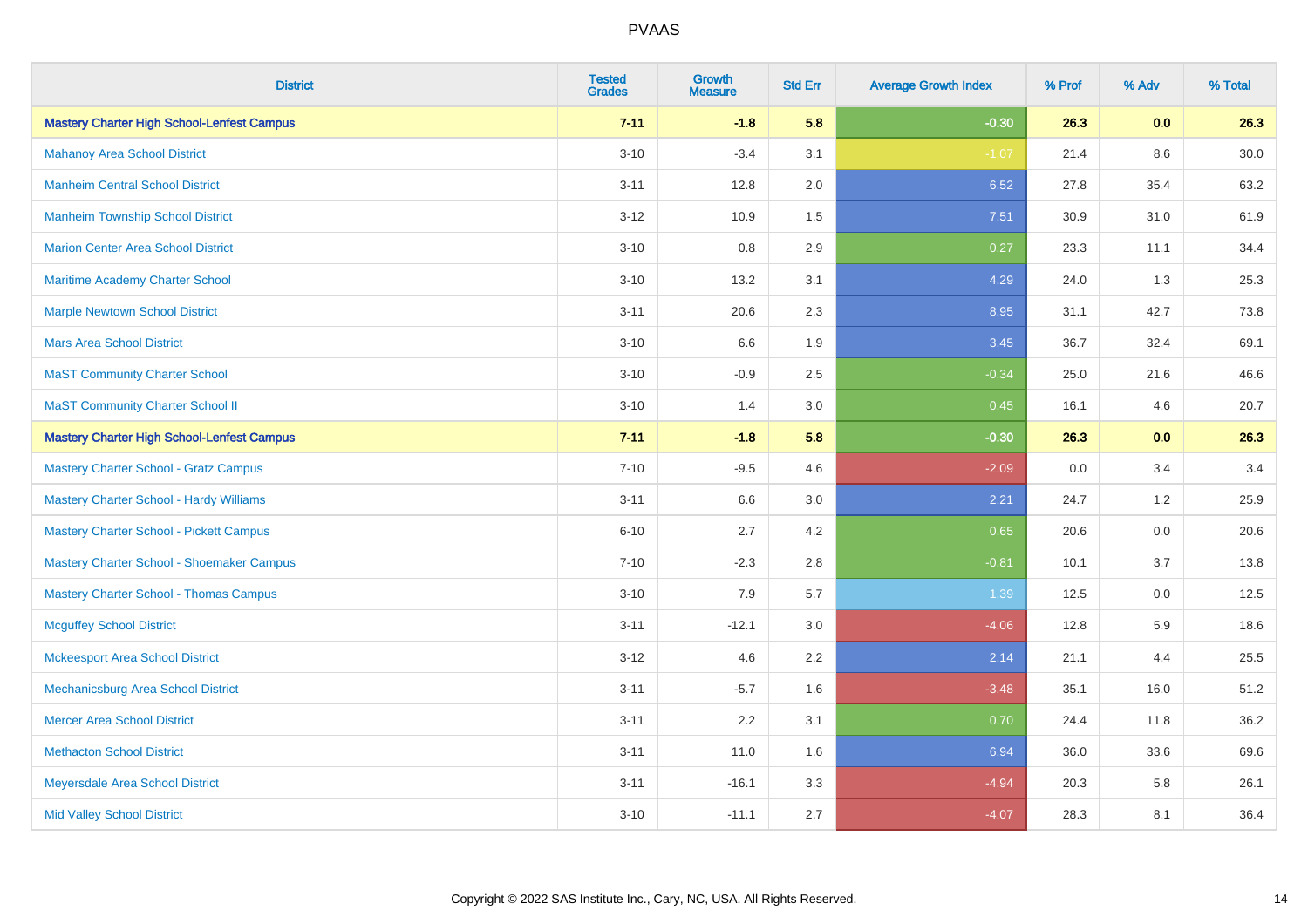| <b>District</b>                                   | <b>Tested</b><br><b>Grades</b> | Growth<br><b>Measure</b> | <b>Std Err</b> | <b>Average Growth Index</b> | % Prof | % Adv   | % Total |
|---------------------------------------------------|--------------------------------|--------------------------|----------------|-----------------------------|--------|---------|---------|
| <b>Mastery Charter High School-Lenfest Campus</b> | $7 - 11$                       | $-1.8$                   | 5.8            | $-0.30$                     | 26.3   | 0.0     | 26.3    |
| <b>Middletown Area School District</b>            | $3 - 11$                       | $-3.4$                   | 2.4            | $-1.44$                     | 34.3   | 15.2    | 49.4    |
| <b>Midd-West School District</b>                  | $3 - 11$                       | 3.6                      | 2.6            | 1.42                        | 28.6   | 25.0    | 53.6    |
| <b>Mifflin County School District</b>             | $3 - 11$                       | 12.3                     | 1.6            | 7.69                        | 35.1   | 15.1    | 50.3    |
| Mifflinburg Area School District                  | $3 - 11$                       | $-6.0$                   | 2.1            | $-2.87$                     | 32.7   | 13.3    | 46.0    |
| <b>Millcreek Township School District</b>         | $3 - 11$                       | 9.1                      | 1.4            | 6.61                        | 34.5   | 30.1    | 64.6    |
| Millersburg Area School District                  | $3 - 11$                       | $-6.6$                   | 3.4            | $-1.92$                     | 24.1   | 10.3    | 34.5    |
| <b>Millville Area School District</b>             | $3 - 12$                       | $-5.6$                   | 4.4            | $-1.26$                     | 31.4   | 11.4    | 42.9    |
| <b>Milton Area School District</b>                | $3 - 11$                       | $-10.1$                  | 2.5            | $-4.04$                     | 23.0   | 11.3    | 34.2    |
| <b>Minersville Area School District</b>           | $3 - 11$                       | $-2.9$                   | 3.4            | $-0.86$                     | 27.4   | 9.7     | 37.1    |
| <b>Mohawk Area School District</b>                | $3 - 11$                       | $-10.5$                  | 2.8            | $-3.75$                     | 35.1   | 10.6    | 45.7    |
| <b>Monessen City School District</b>              | $3 - 10$                       | $-3.9$                   | 5.6            | $-0.69$                     | 21.0   | 10.5    | 31.6    |
| <b>Moniteau School District</b>                   | $3 - 11$                       | $-11.8$                  | 2.9            | $-4.07$                     | 22.6   | $5.0\,$ | 27.6    |
| <b>Montgomery Area School District</b>            | $3 - 11$                       | $-5.8$                   | 3.2            | $-1.83$                     | 25.0   | 11.5    | 36.5    |
| <b>Montour School District</b>                    | $3 - 11$                       | $-6.1$                   | 2.1            | $-2.95$                     | 31.8   | 23.6    | 55.3    |
| <b>Montoursville Area School District</b>         | $3 - 12$                       | $-8.4$                   | 2.6            | $-3.17$                     | 38.8   | 18.2    | 57.0    |
| <b>Montrose Area School District</b>              | $3 - 10$                       | 12.3                     | 2.8            | 4.41                        | 37.8   | 28.9    | 66.7    |
| Moon Area School District                         | $3 - 11$                       | 1.5                      | 1.8            | 0.86                        | 34.5   | 25.5    | 60.0    |
| Morrisville Borough School District               | $3 - 11$                       | $-13.1$                  | 3.7            | $-3.52$                     | 4.9    | 1.6     | 6.6     |
| <b>Moshannon Valley School District</b>           | $3 - 10$                       | $-5.1$                   | 4.6            | $-1.12$                     | 25.0   | 12.5    | 37.5    |
| <b>Mount Carmel Area School District</b>          | $3 - 11$                       | $-7.9$                   | 2.3            | $-3.38$                     | 18.2   | 4.4     | 22.6    |
| <b>Mount Pleasant Area School District</b>        | $3 - 11$                       | $-5.4$                   | 2.3            | $-2.37$                     | 33.3   | 8.7     | 42.0    |
| <b>Mount Union Area School District</b>           | $3 - 10$                       | $-2.5$                   | 2.8            | $-0.89$                     | 19.8   | 5.8     | 25.6    |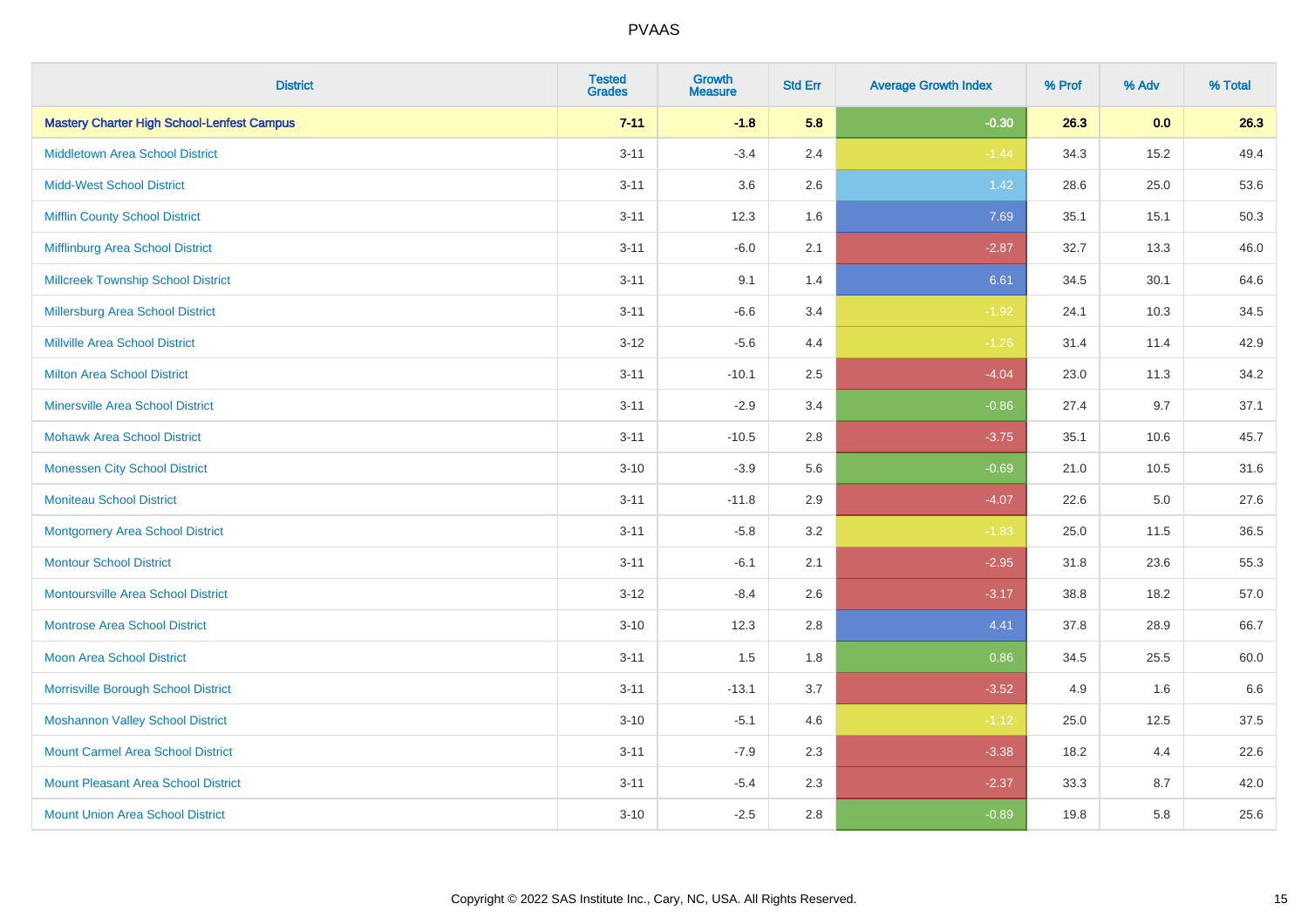| <b>District</b>                                   | <b>Tested</b><br><b>Grades</b> | <b>Growth</b><br><b>Measure</b> | <b>Std Err</b> | <b>Average Growth Index</b> | % Prof | % Adv | % Total |
|---------------------------------------------------|--------------------------------|---------------------------------|----------------|-----------------------------|--------|-------|---------|
| <b>Mastery Charter High School-Lenfest Campus</b> | $7 - 11$                       | $-1.8$                          | 5.8            | $-0.30$                     | 26.3   | 0.0   | 26.3    |
| <b>Mountain View School District</b>              | $3 - 11$                       | 24.2                            | 3.4            | 7.20                        | 45.8   | 37.3  | 83.0    |
| Mt Lebanon School District                        | $3 - 11$                       | 2.4                             | 1.3            | 1.79                        | 39.3   | 37.4  | 76.8    |
| <b>Muhlenberg School District</b>                 | $3 - 10$                       | $-17.8$                         | 1.9            | $-9.34$                     | 12.4   | 4.6   | 17.0    |
| <b>Multicultural Academy Charter School</b>       | $9 - 11$                       | 6.0                             | 3.4            | 1.77                        | 12.3   | 0.0   | 12.3    |
| <b>Muncy School District</b>                      | $3 - 11$                       | 6.9                             | 3.3            | 2.12                        | 37.6   | 18.8  | 56.4    |
| <b>Nazareth Area School District</b>              | $3 - 11$                       | $-2.5$                          | 1.7            | $-1.53$                     | 29.2   | 24.6  | 53.8    |
| <b>Neshaminy School District</b>                  | $3 - 11$                       | $8.6\,$                         | 1.3            | 6.56                        | 31.3   | 23.9  | 55.2    |
| <b>Neshannock Township School District</b>        | $3 - 10$                       | $-12.5$                         | 2.7            | $-4.73$                     | 29.0   | 13.0  | 42.0    |
| <b>New Brighton Area School District</b>          | $3 - 11$                       | $-2.1$                          | 3.2            | $-0.65$                     | 31.5   | 11.1  | 42.6    |
| <b>New Castle Area School District</b>            | $3 - 12$                       | $-13.6$                         | 2.3            | $-5.99$                     | 17.6   | 2.0   | 19.5    |
| <b>New Foundations Charter School</b>             | $3 - 11$                       | $0.6\,$                         | 2.2            | 0.29                        | 22.4   | 4.0   | 26.4    |
| New Hope-Solebury School District                 | $3 - 11$                       | 28.8                            | 2.9            | 9.77                        | 31.6   | 50.0  | 81.6    |
| New Kensington-Arnold School District             | $3 - 11$                       | $-5.8$                          | 3.2            | $-1.80$                     | 10.8   | 1.2   | 12.0    |
| <b>Newport School District</b>                    | $3 - 12$                       | $3.8\,$                         | 3.3            | 1.17                        | 38.8   | 10.4  | 49.2    |
| <b>Norristown Area School District</b>            | $3 - 12$                       | $-25.4$                         | 1.7            | $-15.35$                    | 10.6   | 1.8   | 12.4    |
| <b>North Allegheny School District</b>            | $3 - 11$                       | 18.0                            | 1.3            | 14.25                       | 30.5   | 42.9  | 73.4    |
| <b>North Clarion County School District</b>       | $3 - 12$                       | 3.4                             | 4.1            | 0.83                        | 45.0   | 18.8  | 63.8    |
| <b>North East School District</b>                 | $3 - 11$                       | $-5.3$                          | 2.7            | $-1.97$                     | 31.7   | 24.8  | 56.4    |
| <b>North Hills School District</b>                | $3 - 11$                       | $-15.8$                         | 1.8            | $-8.84$                     | 26.4   | 19.8  | 46.2    |
| <b>North Penn School District</b>                 | $3 - 11$                       | 17.6                            | 1.0            | 17.53                       | 30.8   | 35.7  | 66.4    |
| <b>North Pocono School District</b>               | $3 - 11$                       | 13.1                            | 3.7            | 3.54                        | 31.4   | 33.3  | 64.7    |
| North Schuylkill School District                  | $3 - 11$                       | $-4.7$                          | 2.2            | $-2.16$                     | 20.2   | 11.7  | 31.9    |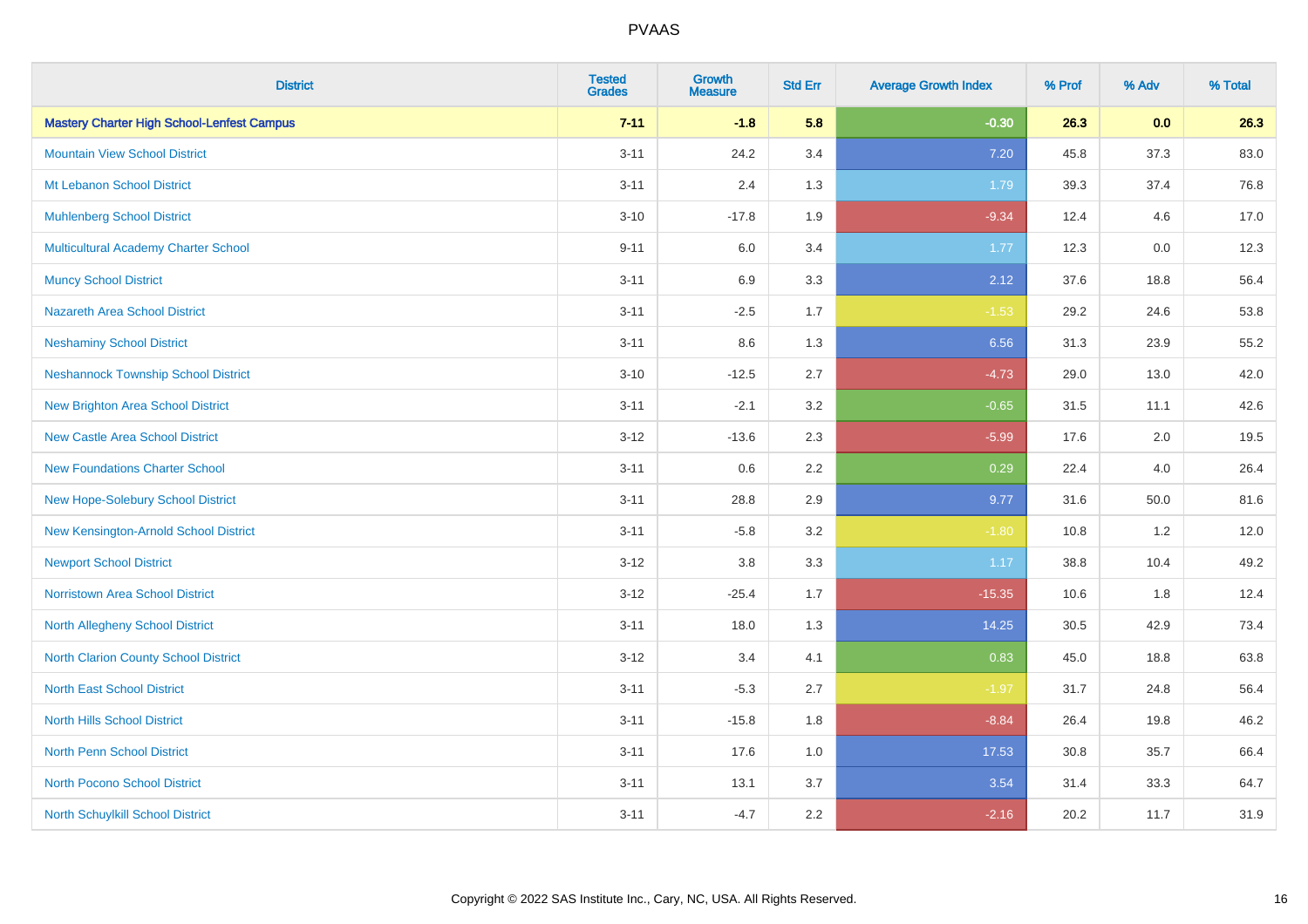| <b>District</b>                                   | <b>Tested</b><br><b>Grades</b> | Growth<br><b>Measure</b> | <b>Std Err</b> | <b>Average Growth Index</b> | % Prof | % Adv | % Total |
|---------------------------------------------------|--------------------------------|--------------------------|----------------|-----------------------------|--------|-------|---------|
| <b>Mastery Charter High School-Lenfest Campus</b> | $7 - 11$                       | $-1.8$                   | 5.8            | $-0.30$                     | 26.3   | 0.0   | 26.3    |
| <b>North Star School District</b>                 | $3 - 11$                       | 1.1                      | 3.3            | 0.34                        | 26.2   | 20.0  | 46.2    |
| Northampton Area School District                  | $3 - 11$                       | 3.2                      | 1.5            | 2.05                        | 29.8   | 17.9  | 47.7    |
| <b>Northeast Bradford School District</b>         | $3 - 10$                       | $-5.0$                   | 3.7            | $-1.35$                     | 30.6   | 4.8   | 35.5    |
| Northeastern York School District                 | $3 - 11$                       | 3.8                      | 1.8            | 2.11                        | 32.7   | 21.0  | 53.7    |
| Northern Bedford County School District           | $3 - 11$                       | $-2.3$                   | 3.3            | $-0.69$                     | 26.2   | 16.9  | 43.1    |
| Northern Cambria School District                  | $3 - 11$                       | $-0.3$                   | 3.4            | $-0.09$                     | 26.5   | 1.2   | 27.7    |
| <b>Northern Lebanon School District</b>           | $3 - 11$                       | $-0.7$                   | 2.3            | $-0.29$                     | 18.8   | 6.8   | 25.6    |
| Northern Lehigh School District                   | $3 - 12$                       | 6.1                      | 2.5            | 2.42                        | 21.4   | 18.0  | 39.3    |
| <b>Northern Potter School District</b>            | $3 - 12$                       | $6.8\,$                  | 4.6            | 1.48                        | 30.6   | 11.1  | 41.7    |
| Northern Tioga School District                    | $3 - 12$                       | 6.8                      | 2.6            | 2.64                        | 25.0   | 16.9  | 41.9    |
| <b>Northern York County School District</b>       | $3 - 11$                       | 8.4                      | 1.8            | 4.63                        | 24.3   | 23.1  | 47.4    |
| <b>Northgate School District</b>                  | $3 - 11$                       | $-3.0$                   | 3.4            | $-0.85$                     | 35.6   | 6.8   | 42.4    |
| <b>Northwest Area School District</b>             | $3 - 10$                       | $-3.2$                   | 3.3            | $-0.97$                     | 30.4   | 13.0  | 43.5    |
| Northwestern Lehigh School District               | $3 - 11$                       | $-2.4$                   | 2.1            | $-1.14$                     | 41.7   | 17.9  | 59.5    |
| <b>Northwestern School District</b>               | $3 - 11$                       | $-14.6$                  | 3.2            | $-4.51$                     | 32.5   | 13.7  | 46.2    |
| <b>Norwin School District</b>                     | $3 - 11$                       | $-1.1$                   | 1.6            | $-0.70$                     | 37.7   | 27.6  | 65.2    |
| <b>Octorara Area School District</b>              | $3 - 11$                       | $-7.5$                   | 3.2            | $-2.35$                     | 26.1   | 17.0  | 43.2    |
| Oil City Area School District                     | $3 - 11$                       | 8.6                      | 2.4            | 3.56                        | 29.1   | 13.1  | 42.2    |
| <b>Old Forge School District</b>                  | $3 - 12$                       | $-11.3$                  | 3.1            | $-3.62$                     | 28.6   | 13.2  | 41.8    |
| <b>Oley Valley School District</b>                | $3 - 11$                       | 1.4                      | 2.4            | 0.56                        | 37.4   | 23.9  | 61.4    |
| <b>Oswayo Valley School District</b>              | $3 - 12$                       | 9.9                      | 5.1            | 1.93                        | 26.5   | 44.1  | 70.6    |
| <b>Otto-Eldred School District</b>                | $3 - 11$                       | $-0.5$                   | 3.5            | $-0.13$                     | 35.8   | 10.5  | 46.3    |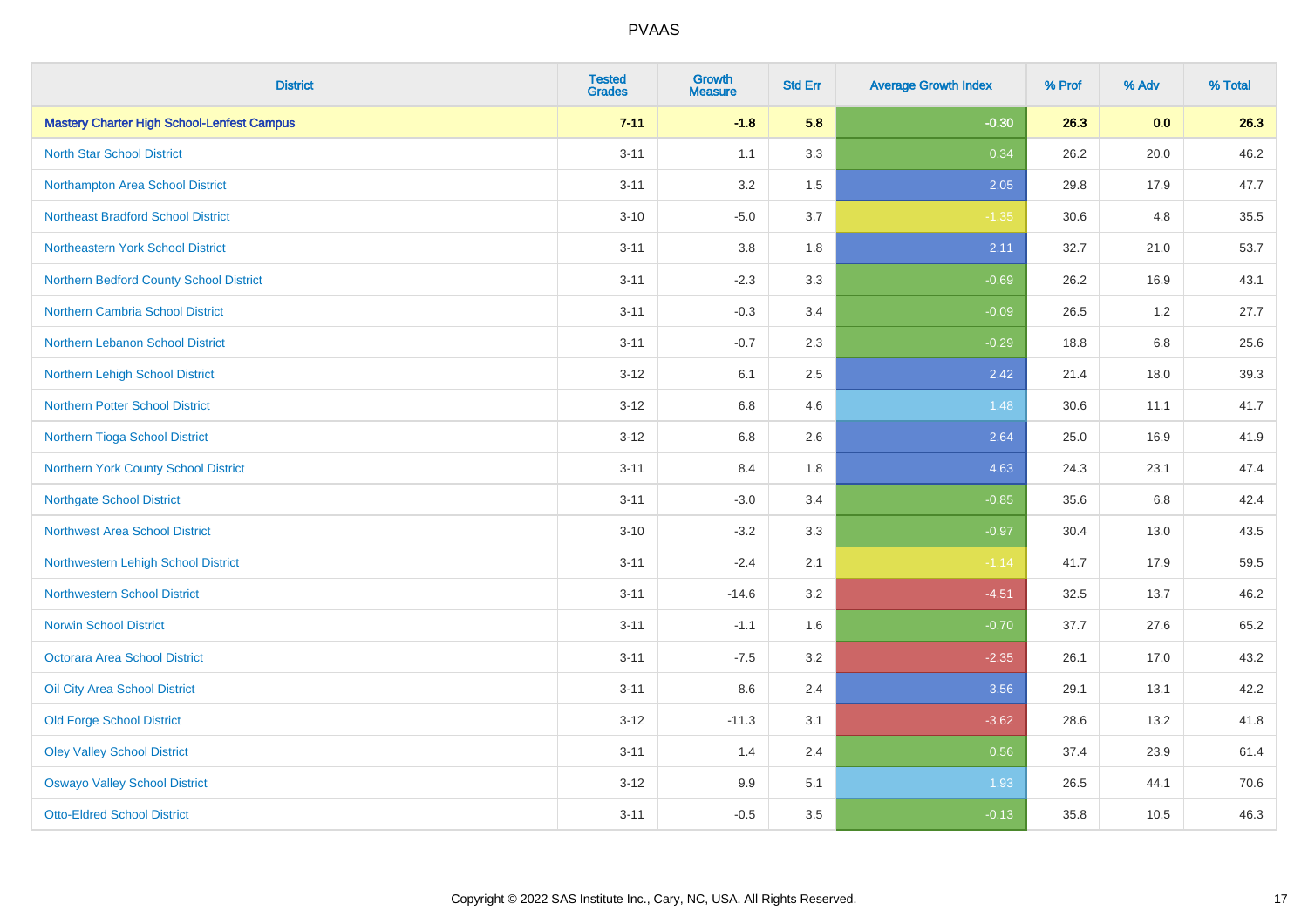| <b>District</b>                                   | <b>Tested</b><br><b>Grades</b> | Growth<br><b>Measure</b> | <b>Std Err</b> | <b>Average Growth Index</b> | % Prof | % Adv   | % Total |
|---------------------------------------------------|--------------------------------|--------------------------|----------------|-----------------------------|--------|---------|---------|
| <b>Mastery Charter High School-Lenfest Campus</b> | $7 - 11$                       | $-1.8$                   | 5.8            | $-0.30$                     | 26.3   | 0.0     | 26.3    |
| <b>Owen J Roberts School District</b>             | $3 - 11$                       | $-3.5$                   | 1.5            | $-2.27$                     | 36.8   | 24.4    | 61.2    |
| <b>Oxford Area School District</b>                | $3 - 11$                       | $-3.1$                   | 1.8            | $-1.77$                     | 27.5   | 14.5    | 42.0    |
| <b>Palisades School District</b>                  | $3 - 11$                       | 7.7                      | 2.9            | 2.66                        | 27.8   | 20.3    | 48.1    |
| <b>Palmerton Area School District</b>             | $3 - 11$                       | $-0.9$                   | 2.7            | $-0.34$                     | 34.3   | 14.3    | 48.6    |
| Palmyra Area School District                      | $3 - 11$                       | 16.2                     | 1.8            | 9.02                        | 38.8   | 34.0    | 72.8    |
| <b>Panther Valley School District</b>             | $3 - 12$                       | $-13.3$                  | 3.2            | $-4.10$                     | 31.5   | 4.1     | 35.6    |
| <b>Parkland School District</b>                   | $3 - 11$                       | $-3.7$                   | 1.2            | $-3.17$                     | 31.4   | 30.6    | 62.0    |
| Pen Argyl Area School District                    | $3 - 12$                       | 12.8                     | 2.5            | 5.10                        | 28.5   | 23.8    | 52.3    |
| <b>Penn Cambria School District</b>               | $3 - 11$                       | $-4.5$                   | 2.4            | $-1.86$                     | 27.3   | 15.8    | 43.2    |
| <b>Penn Hills School District</b>                 | $3 - 11$                       | 0.0                      | 2.4            | 0.02                        | 18.4   | 7.1     | 25.6    |
| <b>Penn Manor School District</b>                 | $3 - 11$                       | 7.1                      | 1.5            | 4.82                        | 26.7   | 20.5    | 47.2    |
| <b>Penncrest School District</b>                  | $3 - 11$                       | $6.0\,$                  | 1.9            | 3.24                        | 31.1   | 16.9    | 48.0    |
| <b>Penn-Delco School District</b>                 | $3 - 11$                       | 1.3                      | 1.8            | 0.75                        | 26.5   | 12.6    | 39.1    |
| <b>Pennridge School District</b>                  | $3 - 10$                       | 7.4                      | 1.5            | 5.10                        | 32.0   | 27.6    | 59.6    |
| <b>Penns Manor Area School District</b>           | $3 - 12$                       | $-1.9$                   | 3.5            | $-0.55$                     | 24.2   | $3.8\,$ | 28.0    |
| <b>Penns Valley Area School District</b>          | $3 - 12$                       | 14.1                     | 2.6            | 5.33                        | 29.6   | 23.3    | 52.9    |
| <b>Pennsbury School District</b>                  | $3 - 11$                       | 5.6                      | 1.3            | 4.38                        | 37.7   | 27.7    | 65.4    |
| Pennsylvania Cyber Charter School                 | $3 - 11$                       | 0.6                      | 1.5            | 0.37                        | 20.8   | 8.1     | 28.9    |
| Pennsylvania Distance Learning Charter School     | $3 - 12$                       | 6.8                      | 3.4            | 1.99                        | 19.8   | 6.2     | 25.9    |
| Pennsylvania Leadership Charter School            | $3 - 11$                       | 8.0                      | 1.9            | 4.22                        | 33.1   | 27.8    | 60.9    |
| Pennsylvania Virtual Charter School               | $3 - 11$                       | 4.4                      | 3.4            | 1.31                        | 29.8   | 21.2    | 51.0    |
| <b>Penn-Trafford School District</b>              | $3 - 11$                       | 2.9                      | 1.8            | 1.68                        | 46.3   | 26.2    | 72.5    |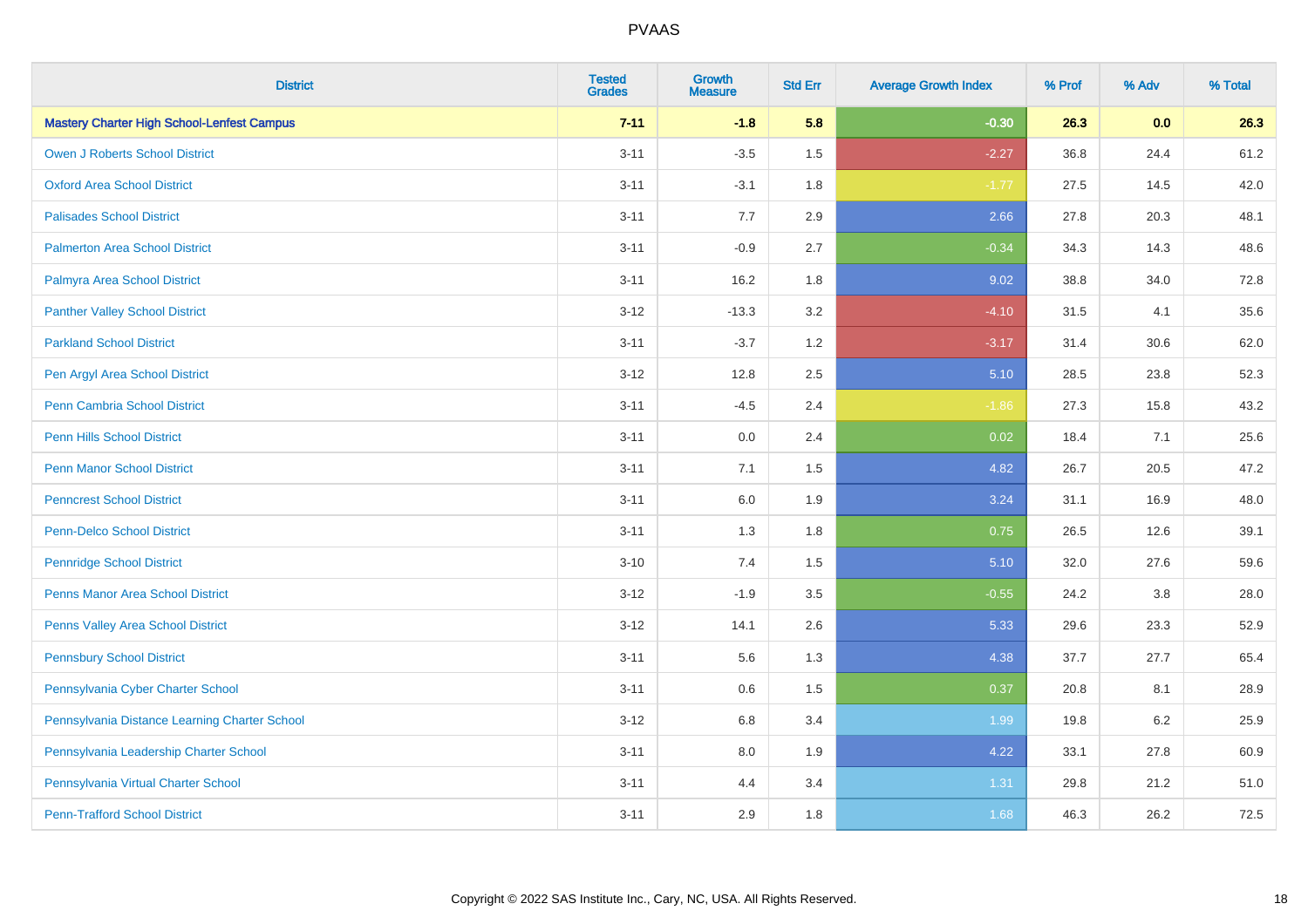| <b>District</b>                                    | <b>Tested</b><br><b>Grades</b> | <b>Growth</b><br><b>Measure</b> | <b>Std Err</b> | <b>Average Growth Index</b> | % Prof | % Adv | % Total |
|----------------------------------------------------|--------------------------------|---------------------------------|----------------|-----------------------------|--------|-------|---------|
| <b>Mastery Charter High School-Lenfest Campus</b>  | $7 - 11$                       | $-1.8$                          | 5.8            | $-0.30$                     | 26.3   | 0.0   | 26.3    |
| People For People Charter School                   | $3 - 12$                       | 6.4                             | 5.6            | 1.15                        | 2.4    | 0.0   | 2.4     |
| <b>Pequea Valley School District</b>               | $3 - 11$                       | 18.0                            | 3.1            | 5.74                        | 29.2   | 37.5  | 66.7    |
| <b>Perkiomen Valley School District</b>            | $3 - 11$                       | 2.7                             | 1.5            | 1.83                        | 35.0   | 25.3  | 60.3    |
| Perseus House Charter School Of Excellence         | $6 - 11$                       | $-6.4$                          | 2.6            | $-2.50$                     | 0.9    | 0.0   | 0.9     |
| <b>Peters Township School District</b>             | $3 - 11$                       | 14.1                            | 1.7            | 8.16                        | 35.2   | 41.6  | 76.8    |
| Philadelphia Academy Charter School                | $3 - 11$                       | $-14.7$                         | 2.7            | $-5.42$                     | 21.6   | 3.9   | 25.5    |
| Philadelphia City School District                  | $3 - 12$                       | $-7.8$                          | 0.6            | $-13.43$                    | 16.4   | 6.5   | 22.9    |
| Philadelphia Electrical & Tech Charter High School | $10 - 10$                      | 1.2                             | 2.6            | 0.45                        | 0.9    | 0.0   | 0.9     |
| Philipsburg-Osceola Area School District           | $3 - 11$                       | 4.1                             | 3.0            | 1.37                        | 22.5   | 16.2  | 38.8    |
| <b>Phoenixville Area School District</b>           | $3 - 11$                       | 7.3                             | 1.8            | 3.96                        | 32.3   | 27.6  | 59.8    |
| <b>Pine Grove Area School District</b>             | $3 - 11$                       | $-1.1$                          | 3.0            | $-0.36$                     | 29.5   | 14.3  | 43.8    |
| <b>Pine-Richland School District</b>               | $3 - 11$                       | 9.3                             | 1.7            | 5.56                        | 42.3   | 35.8  | 78.1    |
| <b>Pittsburgh School District</b>                  | $3 - 11$                       | $-13.0$                         | 1.1            | $-12.25$                    | 16.1   | 6.5   | 22.6    |
| <b>Pittston Area School District</b>               | $3 - 11$                       | $-8.2$                          | 2.2            | $-3.75$                     | 26.7   | 14.8  | 41.5    |
| <b>Pleasant Valley School District</b>             | $3 - 11$                       | $-3.3$                          | 1.8            | $-1.80$                     | 28.5   | 10.4  | 39.0    |
| <b>Plum Borough School District</b>                | $3 - 11$                       | $-9.4$                          | 2.4            | $-3.98$                     | 32.9   | 27.4  | 60.4    |
| Pocono Mountain School District                    | $3 - 12$                       | $-4.3$                          | 1.8            | $-2.43$                     | 35.5   | 17.1  | 52.6    |
| <b>Port Allegany School District</b>               | $3 - 11$                       | 6.5                             | 3.7            | 1.74                        | 26.4   | 11.3  | 37.7    |
| <b>Portage Area School District</b>                | $3 - 10$                       | $-0.5$                          | 3.3            | $-0.14$                     | 27.0   | 20.6  | 47.6    |
| <b>Pottsgrove School District</b>                  | $3 - 11$                       | $-5.5$                          | 2.0            | $-2.78$                     | 28.6   | 10.3  | 38.8    |
| <b>Pottstown School District</b>                   | $3 - 12$                       | 2.0                             | 2.2            | 0.88                        | 19.4   | 6.2   | 25.6    |
| <b>Pottsville Area School District</b>             | $3 - 12$                       | $-4.9$                          | 2.1            | $-2.36$                     | 21.8   | 7.9   | 29.6    |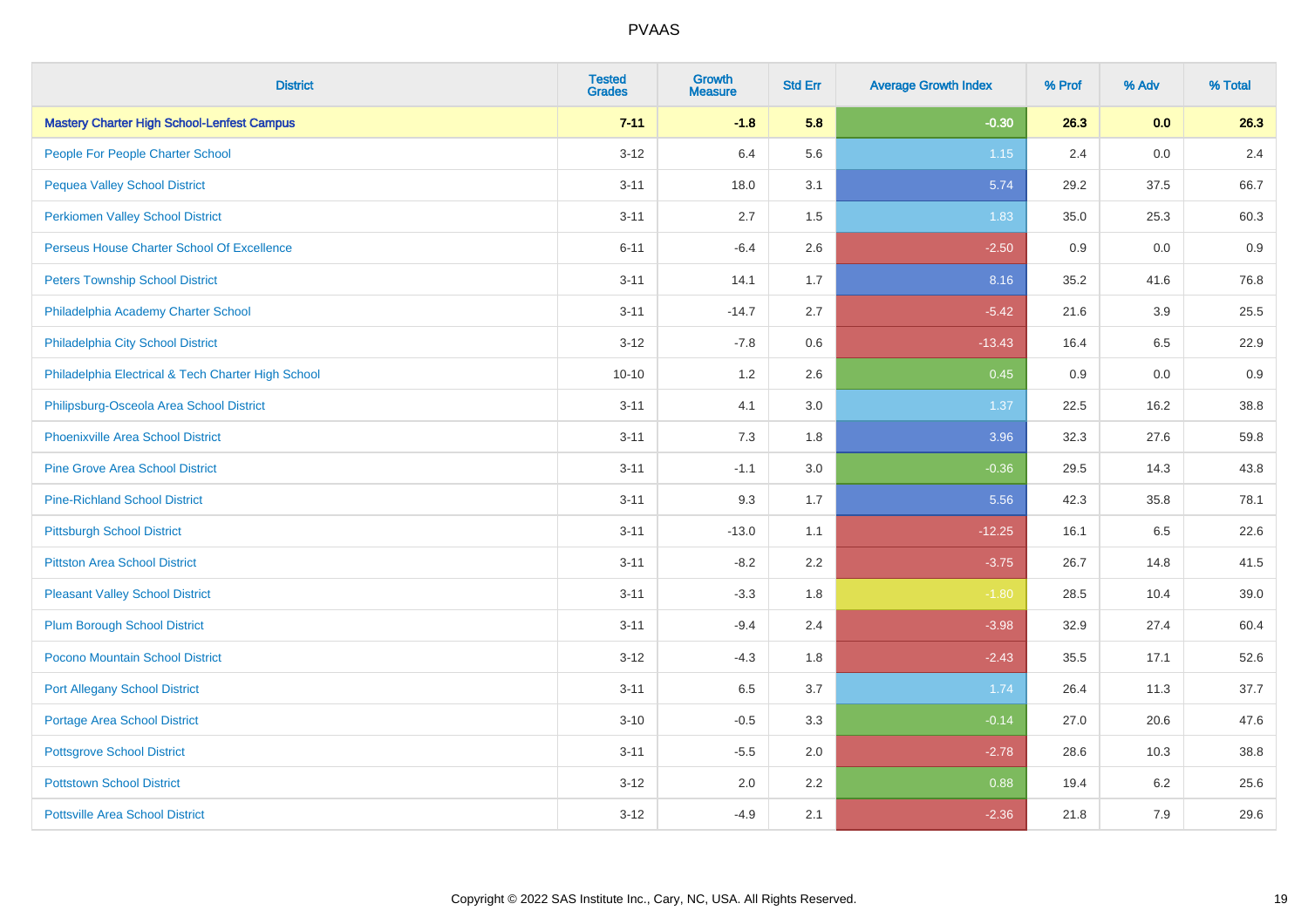| <b>District</b>                                                       | <b>Tested</b><br><b>Grades</b> | <b>Growth</b><br><b>Measure</b> | <b>Std Err</b> | <b>Average Growth Index</b> | % Prof | % Adv   | % Total |
|-----------------------------------------------------------------------|--------------------------------|---------------------------------|----------------|-----------------------------|--------|---------|---------|
| <b>Mastery Charter High School-Lenfest Campus</b>                     | $7 - 11$                       | $-1.8$                          | 5.8            | $-0.30$                     | 26.3   | 0.0     | 26.3    |
| Preparatory Charter School Of Mathematics, Science, Tech, And Careers | $9 - 10$                       | $-5.1$                          | 2.5            | $-2.03$                     | 6.3    | 1.4     | 7.7     |
| Propel Charter School - Braddock Hills                                | $3 - 11$                       | $-2.1$                          | 3.3            | $-0.63$                     | 4.8    | 3.2     | 8.1     |
| <b>Propel Charter School-Homestead</b>                                | $3 - 11$                       | $-5.0$                          | 3.9            | $-1.27$                     | 7.3    | $0.0\,$ | 7.3     |
| <b>Propel Charter School-Montour</b>                                  | $3 - 10$                       | $-3.4$                          | 3.6            | $-0.93$                     | 7.7    | 0.0     | 7.7     |
| <b>Punxsutawney Area School District</b>                              | $3 - 11$                       | 15.8                            | 2.7            | 5.83                        | 18.6   | 29.0    | 47.6    |
| <b>Purchase Line School District</b>                                  | $3 - 12$                       | 4.3                             | 3.3            | 1.30                        | 32.3   | 9.0     | 41.4    |
| <b>Quaker Valley School District</b>                                  | $3 - 11$                       | 12.2                            | 2.5            | 4.90                        | 39.5   | 26.4    | 65.9    |
| <b>Quakertown Community School District</b>                           | $3 - 12$                       | $-4.3$                          | 1.5            | $-2.79$                     | 33.8   | 20.1    | 53.8    |
| <b>Radnor Township School District</b>                                | $3 - 12$                       | 7.5                             | 1.9            | 4.03                        | 33.0   | 38.3    | 71.3    |
| <b>Reach Cyber Charter School</b>                                     | $3 - 11$                       | 1.4                             | 3.6            | 0.40                        | 32.9   | 15.2    | 48.1    |
| <b>Reading School District</b>                                        | $3 - 11$                       | 4.3                             | 1.2            | 3.71                        | 16.8   | 6.0     | 22.8    |
| <b>Red Lion Area School District</b>                                  | $3 - 11$                       | 4.5                             | 1.9            | 2.31                        | 32.3   | 21.5    | 53.8    |
| <b>Redbank Valley School District</b>                                 | $3 - 11$                       | $-7.5$                          | 3.1            | $-2.41$                     | 12.4   | 10.6    | 23.1    |
| Renaissance Academy Charter School                                    | $3 - 11$                       | $-5.6$                          | 3.1            | $-1.79$                     | 28.4   | 18.5    | 46.9    |
| <b>Reynolds School District</b>                                       | $3 - 10$                       | $-3.0$                          | 3.5            | $-0.87$                     | 27.3   | 9.1     | 36.4    |
| <b>Richland School District</b>                                       | $3 - 11$                       | $-6.9$                          | 2.6            | $-2.63$                     | 40.1   | 20.9    | 61.0    |
| <b>Ridgway Area School District</b>                                   | $3 - 11$                       | $-6.1$                          | 4.0            | $-1.53$                     | 42.2   | 15.6    | 57.8    |
| <b>Ridley School District</b>                                         | $3 - 12$                       | 0.3                             | 1.6            | 0.21                        | 32.0   | 10.7    | 42.6    |
| <b>Ringgold School District</b>                                       | $3 - 11$                       | 2.9                             | 2.2            | 1.32                        | 23.8   | 13.3    | 37.1    |
| <b>Riverside Beaver County School District</b>                        | $3 - 11$                       | $-5.5$                          | 2.7            | $-2.03$                     | 35.8   | 23.2    | 59.0    |
| <b>Riverside School District</b>                                      | $3 - 11$                       | $-6.2$                          | 2.7            | $-2.33$                     | 20.8   | 17.0    | 37.7    |
| <b>Riverview School District</b>                                      | $3 - 11$                       | $-13.0$                         | 4.0            | $-3.29$                     | 43.1   | 7.8     | 51.0    |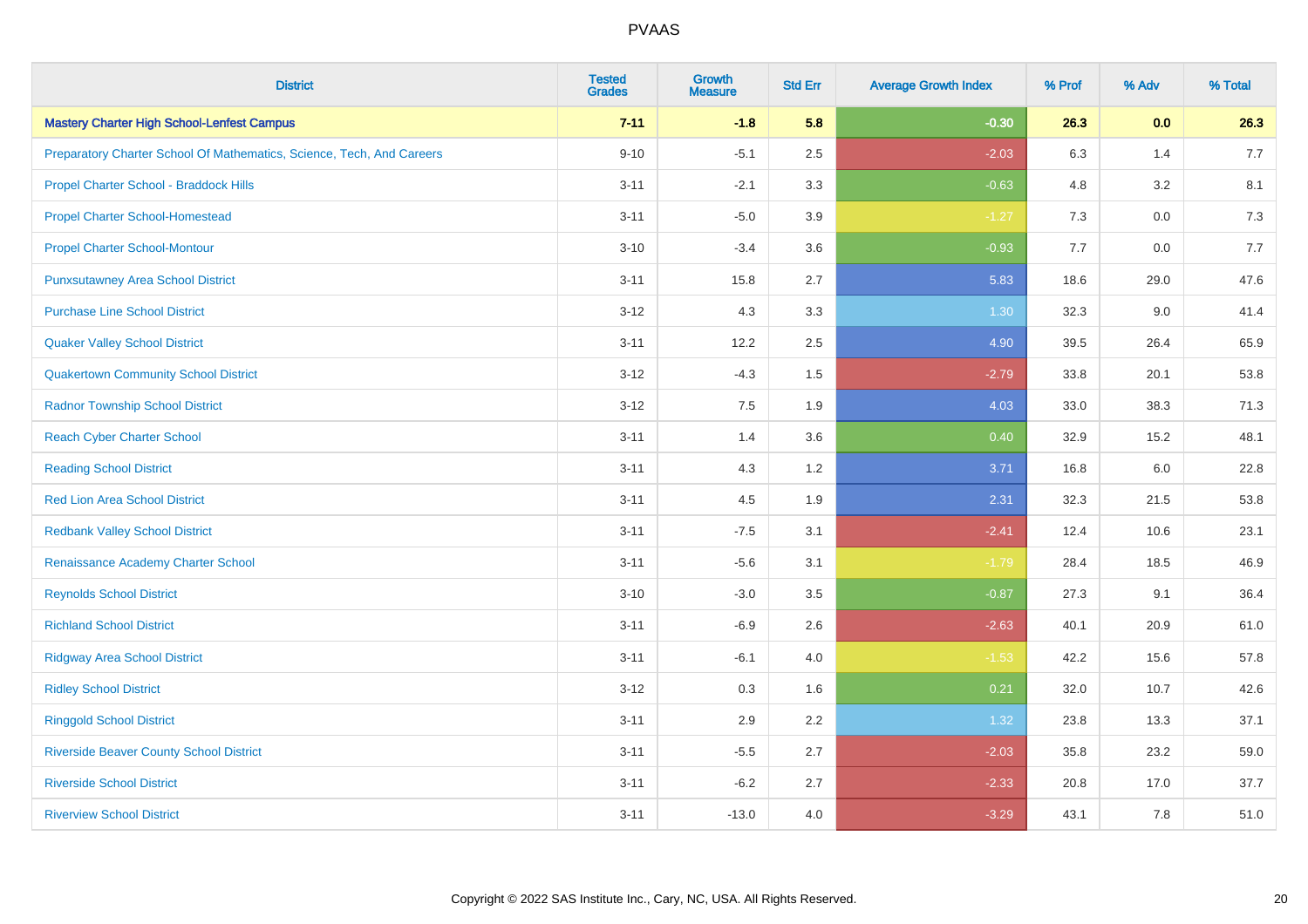| <b>District</b>                                   | <b>Tested</b><br><b>Grades</b> | <b>Growth</b><br><b>Measure</b> | <b>Std Err</b> | <b>Average Growth Index</b> | % Prof | % Adv | % Total |
|---------------------------------------------------|--------------------------------|---------------------------------|----------------|-----------------------------|--------|-------|---------|
| <b>Mastery Charter High School-Lenfest Campus</b> | $7 - 11$                       | $-1.8$                          | 5.8            | $-0.30$                     | 26.3   | 0.0   | 26.3    |
| <b>Roberto Clemente Charter School</b>            | $3 - 12$                       | $-3.3$                          | 4.1            | $-0.79$                     | 22.7   | 4.6   | 27.3    |
| <b>Rochester Area School District</b>             | $3 - 11$                       | $-5.7$                          | 3.9            | $-1.45$                     | 14.9   | 2.1   | 17.0    |
| <b>Rose Tree Media School District</b>            | $3 - 10$                       | $-2.8$                          | 2.1            | $-1.33$                     | 35.2   | 29.6  | 64.8    |
| <b>Saint Marys Area School District</b>           | $3 - 11$                       | 6.0                             | 2.2            | 2.69                        | 35.4   | 18.3  | 53.7    |
| <b>Salisbury Township School District</b>         | $3 - 11$                       | 5.8                             | 3.6            | 1.62                        | 24.4   | 12.6  | 37.0    |
| Salisbury-Elk Lick School District                | $3 - 11$                       | $-8.4$                          | 5.8            | $-1.45$                     | 33.3   | 5.6   | 38.9    |
| <b>Saucon Valley School District</b>              | $3 - 11$                       | 18.9                            | 2.2            | 8.48                        | 26.0   | 39.6  | 65.6    |
| <b>Sayre Area School District</b>                 | $3 - 11$                       | 5.8                             | 3.2            | 1.81                        | 30.3   | 21.0  | 51.3    |
| <b>School Lane Charter School</b>                 | $3 - 11$                       | 2.6                             | 3.6            | 0.72                        | 23.1   | 18.7  | 41.8    |
| Schuylkill Haven Area School District             | $3 - 11$                       | $-5.3$                          | 2.7            | $-1.96$                     | 22.2   | 11.6  | 33.8    |
| <b>Schuylkill Valley School District</b>          | $3 - 11$                       | $-1.0$                          | 2.2            | $-0.47$                     | 29.8   | 20.2  | 50.0    |
| <b>Scranton School District</b>                   | $3 - 12$                       | $-10.1$                         | 2.5            | $-4.04$                     | 20.0   | 7.7   | 27.7    |
| Selinsgrove Area School District                  | $3 - 12$                       | $-5.7$                          | 2.1            | $-2.74$                     | 25.4   | 13.9  | 39.2    |
| <b>Seneca Valley School District</b>              | $3 - 11$                       | 0.8                             | 1.4            | 0.54                        | 40.6   | 25.2  | 65.8    |
| <b>Shade-Central City School District</b>         | $3 - 11$                       | $-14.6$                         | 4.0            | $-3.68$                     | 9.6    | 0.0   | 9.6     |
| <b>Shaler Area School District</b>                | $3 - 11$                       | $-2.1$                          | 1.8            | $-1.18$                     | 32.0   | 13.0  | 45.0    |
| <b>Shamokin Area School District</b>              | $3 - 11$                       | $-2.6$                          | 2.5            | $-1.06$                     | 19.6   | 9.8   | 29.3    |
| <b>Shanksville-Stonycreek School District</b>     | $3 - 10$                       | $-8.6$                          | 5.5            | $-1.55$                     | 17.6   | 23.5  | 41.2    |
| <b>Sharon City School District</b>                | $3 - 11$                       | $-6.5$                          | 2.3            | $-2.79$                     | 13.1   | 5.0   | 18.1    |
| <b>Sharpsville Area School District</b>           | $3 - 11$                       | 3.8                             | 3.7            | 1.04                        | 41.1   | 23.2  | 64.3    |
| <b>Shenandoah Valley School District</b>          | $3 - 11$                       | $-4.5$                          | 3.5            | $-1.29$                     | 14.3   | 0.0   | 14.3    |
| Shenango Area School District                     | $3 - 11$                       | 1.7                             | 3.2            | 0.52                        | 41.4   | 13.8  | 55.3    |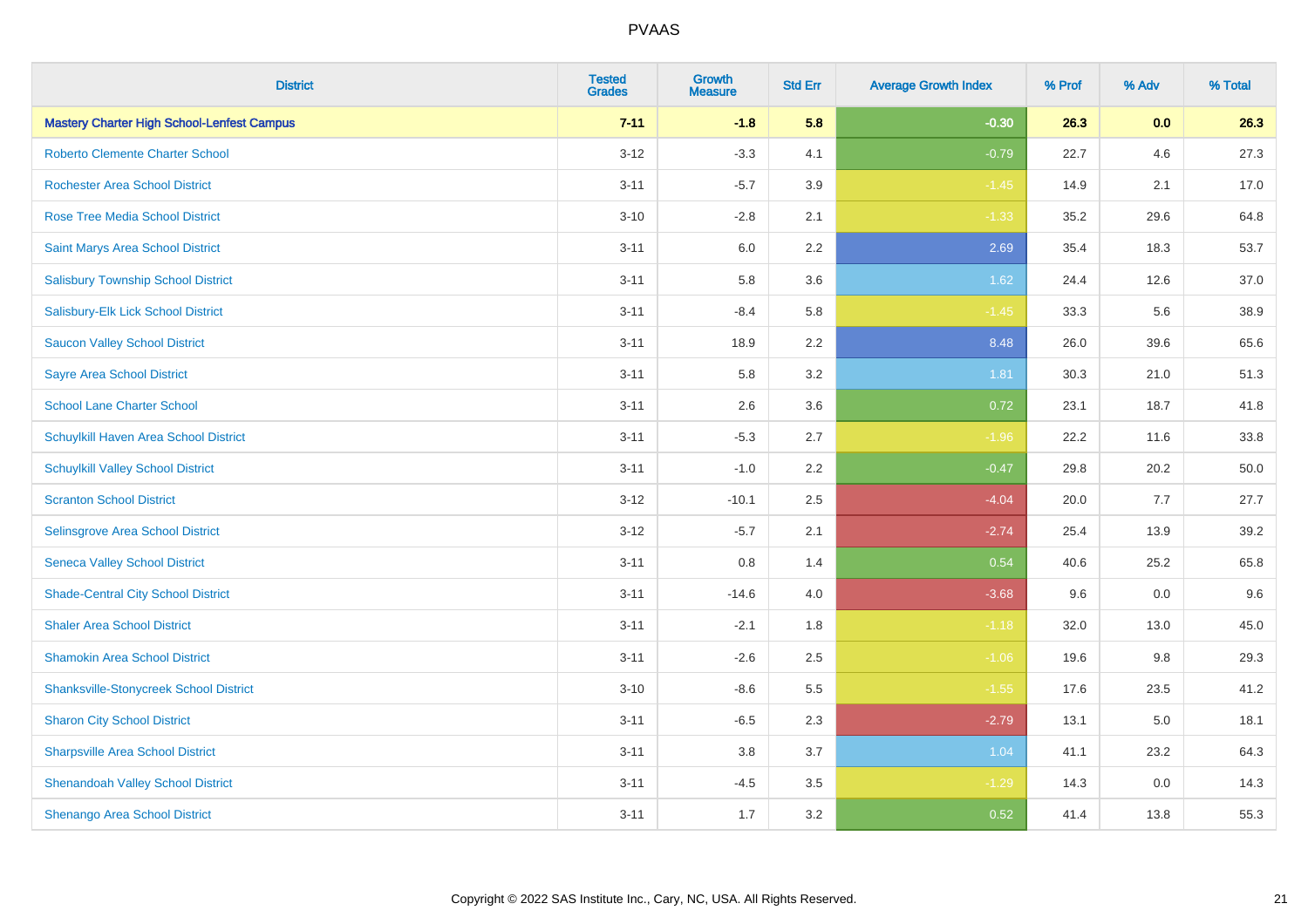| <b>District</b>                                   | <b>Tested</b><br><b>Grades</b> | <b>Growth</b><br><b>Measure</b> | <b>Std Err</b> | <b>Average Growth Index</b> | % Prof | % Adv | % Total |
|---------------------------------------------------|--------------------------------|---------------------------------|----------------|-----------------------------|--------|-------|---------|
| <b>Mastery Charter High School-Lenfest Campus</b> | $7 - 11$                       | $-1.8$                          | 5.8            | $-0.30$                     | 26.3   | 0.0   | 26.3    |
| <b>Shikellamy School District</b>                 | $3 - 10$                       | $-8.3$                          | 2.4            | $-3.42$                     | 20.8   | 18.5  | 39.2    |
| <b>Shippensburg Area School District</b>          | $3 - 11$                       | 0.5                             | 1.8            | 0.26                        | 23.5   | 22.8  | 46.3    |
| <b>Slippery Rock Area School District</b>         | $3 - 11$                       | $-3.8$                          | 2.5            | $-1.56$                     | 30.8   | 21.9  | 52.7    |
| <b>Smethport Area School District</b>             | $3 - 12$                       | 5.8                             | 3.8            | 1.52                        | 24.6   | 20.0  | 44.6    |
| <b>Solanco School District</b>                    | $3 - 11$                       | 2.2                             | 1.8            | 1.18                        | 27.2   | 15.0  | 42.3    |
| <b>Somerset Area School District</b>              | $3 - 11$                       | $-7.6$                          | 2.4            | $-3.17$                     | 21.0   | 14.5  | 35.5    |
| <b>Souderton Area School District</b>             | $3 - 11$                       | 18.5                            | 1.4            | 12.86                       | 39.2   | 31.2  | 70.4    |
| South Allegheny School District                   | $3 - 11$                       | $-0.9$                          | 3.1            | $-0.30$                     | 23.8   | 2.5   | 26.2    |
| <b>South Butler County School District</b>        | $3 - 10$                       | 6.3                             | 2.2            | 2.80                        | 37.8   | 19.2  | 57.0    |
| South Eastern School District                     | $3 - 11$                       | $-1.0$                          | 1.8            | $-0.55$                     | 36.4   | 17.1  | 53.5    |
| South Fayette Township School District            | $3 - 11$                       | 6.0                             | 1.8            | 3.33                        | 32.2   | 38.3  | 70.5    |
| South Middleton School District                   | $3 - 11$                       | 4.4                             | 2.2            | 1.95                        | 31.1   | 16.4  | 47.5    |
| <b>South Park School District</b>                 | $3 - 11$                       | $-8.8$                          | 2.5            | $-3.46$                     | 28.1   | 17.0  | 45.2    |
| South Side Area School District                   | $3 - 11$                       | $-0.6$                          | 3.1            | $-0.19$                     | 24.0   | 28.0  | 52.0    |
| South Western School District                     | $3 - 12$                       | 2.5                             | 1.7            | 1.48                        | 36.2   | 19.7  | 55.9    |
| South Williamsport Area School District           | $3 - 10$                       | $0.9\,$                         | 3.1            | 0.31                        | 38.4   | 11.6  | 50.0    |
| <b>Southeast Delco School District</b>            | $3 - 10$                       | 3.9                             | 3.5            | 1.12                        | 18.6   | 3.4   | 22.0    |
| <b>Southeastern Greene School District</b>        | $3 - 10$                       | $-2.3$                          | 4.4            | $-0.53$                     | 29.0   | 9.7   | 38.7    |
| Southern Columbia Area School District            | $3 - 11$                       | $-8.5$                          | 3.0            | $-2.83$                     | 30.5   | 12.8  | 43.3    |
| <b>Southern Fulton School District</b>            | $3 - 11$                       | $-5.1$                          | 4.0            | $-1.29$                     | 21.7   | 13.0  | 34.8    |
| Southern Huntingdon County School District        | $3 - 11$                       | $-5.9$                          | 3.4            | $-1.76$                     | 32.8   | 4.9   | 37.7    |
| <b>Southern Lehigh School District</b>            | $3 - 11$                       | $-4.1$                          | 2.1            | $-1.94$                     | 39.3   | 28.0  | 67.2    |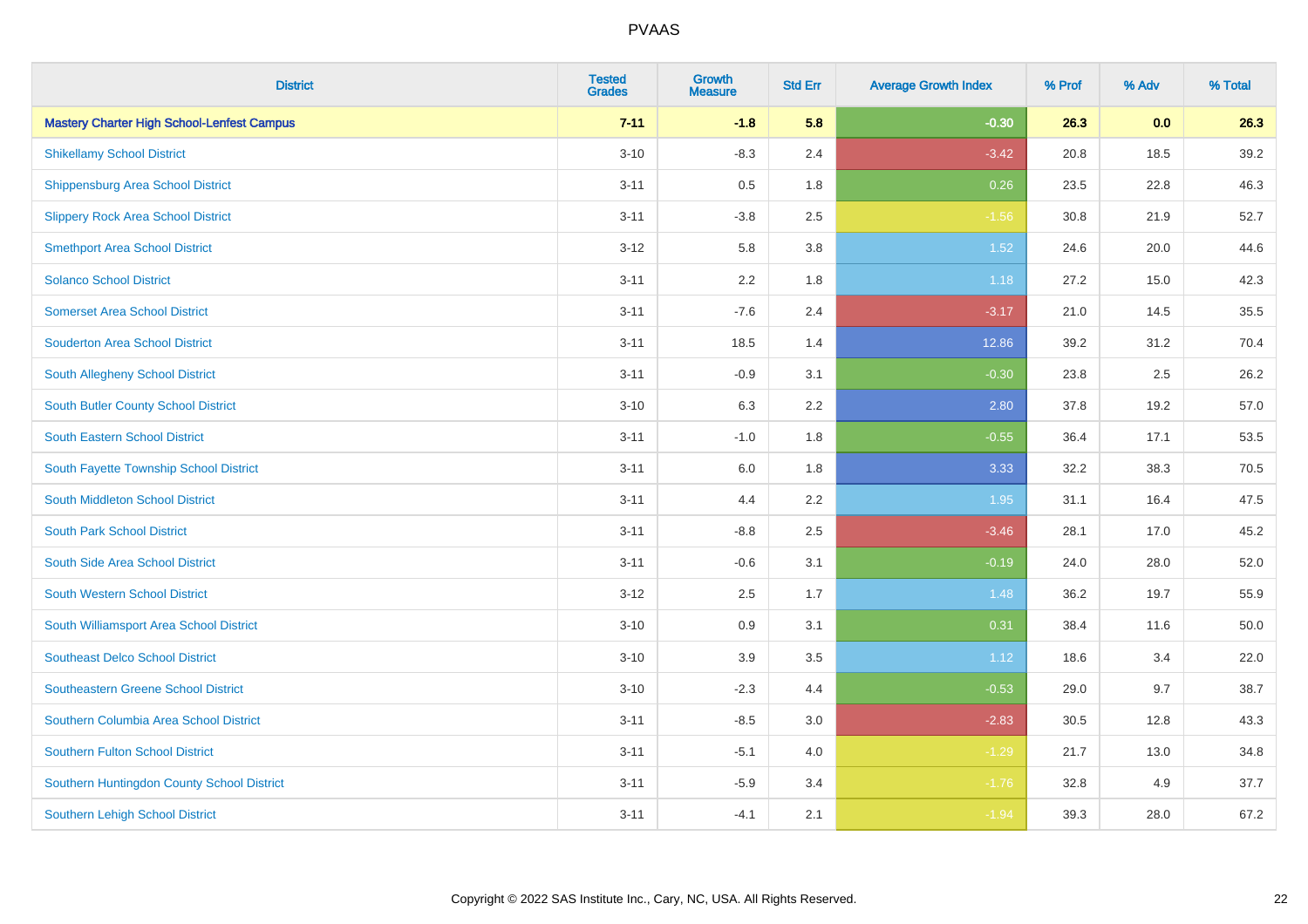| <b>District</b>                                   | <b>Tested</b><br><b>Grades</b> | <b>Growth</b><br><b>Measure</b> | <b>Std Err</b> | <b>Average Growth Index</b> | % Prof | % Adv | % Total |
|---------------------------------------------------|--------------------------------|---------------------------------|----------------|-----------------------------|--------|-------|---------|
| <b>Mastery Charter High School-Lenfest Campus</b> | $7 - 11$                       | $-1.8$                          | 5.8            | $-0.30$                     | 26.3   | 0.0   | 26.3    |
| Southern Tioga School District                    | $3 - 11$                       | $-0.1$                          | 2.8            | $-0.03$                     | 26.3   | 10.3  | 36.6    |
| <b>Southern York County School District</b>       | $3 - 11$                       | 15.5                            | 1.8            | 8.48                        | 37.6   | 29.2  | 66.8    |
| <b>Southmoreland School District</b>              | $3 - 11$                       | $-12.5$                         | 3.1            | $-4.04$                     | 33.3   | 15.5  | 48.8    |
| <b>Spring Cove School District</b>                | $3 - 11$                       | 9.1                             | 2.4            | 3.77                        | 31.8   | 25.4  | 57.1    |
| <b>Spring Grove Area School District</b>          | $3 - 11$                       | 3.9                             | 2.0            | 1.90                        | 30.0   | 23.0  | 53.0    |
| <b>Springfield School District</b>                | $3 - 11$                       | 1.2                             | 1.7            | 0.69                        | 31.8   | 25.2  | 56.9    |
| <b>Springfield Township School District</b>       | $3 - 11$                       | $-3.9$                          | 3.1            | $-1.27$                     | 37.2   | 30.8  | 68.1    |
| <b>Spring-Ford Area School District</b>           | $3 - 11$                       | 16.6                            | 1.2            | 14.02                       | 30.4   | 45.3  | 75.7    |
| <b>State College Area School District</b>         | $3 - 11$                       | 24.5                            | 1.3            | 18.59                       | 31.9   | 46.9  | 78.8    |
| <b>Steel Valley School District</b>               | $3 - 11$                       | 11.1                            | 3.3            | 3.33                        | 34.8   | 10.1  | 44.9    |
| <b>Steelton-Highspire School District</b>         | $3 - 11$                       | $-5.3$                          | 3.2            | $-1.65$                     | 13.9   | 0.0   | 13.9    |
| <b>Sto-Rox School District</b>                    | $3 - 10$                       | $-7.0$                          | 3.5            | $-1.99$                     | 3.2    | 0.0   | 3.2     |
| <b>Stroudsburg Area School District</b>           | $3 - 11$                       | $7.5\,$                         | 1.6            | 4.70                        | 30.4   | 18.3  | 48.7    |
| <b>Sugar Valley Rural Charter School</b>          | $3 - 11$                       | $-3.6$                          | 3.7            | $-0.98$                     | 10.3   | 0.0   | 10.3    |
| <b>Sullivan County School District</b>            | $3 - 10$                       | 2.5                             | 4.3            | 0.58                        | 43.6   | 7.7   | 51.3    |
| <b>Susq-Cyber Charter School</b>                  | $9 - 11$                       | $-3.2$                          | 5.8            | $-0.54$                     | 23.8   | 4.8   | 28.6    |
| <b>Susquehanna Community School District</b>      | $3 - 11$                       | $-4.5$                          | 3.8            | $-1.19$                     | 31.9   | 8.8   | 40.7    |
| Susquehanna Township School District              | $3 - 12$                       | 3.9                             | 2.7            | $1.45$                      | 19.0   | 13.1  | 32.0    |
| <b>Susquenita School District</b>                 | $3 - 11$                       | $-5.9$                          | 2.6            | $-2.28$                     | 30.6   | 13.9  | 44.4    |
| <b>Tacony Academy Charter School</b>              | $3 - 11$                       | $-12.9$                         | 3.3            | $-3.90$                     | 8.6    | 1.4   | 10.0    |
| <b>Tamaqua Area School District</b>               | $3 - 12$                       | 6.5                             | 2.4            | 2.72                        | 34.3   | 17.5  | 51.8    |
| <b>Tech Freire Charter School</b>                 | $9 - 11$                       | 0.7                             | 2.5            | 0.27                        | 3.6    | 0.0   | 3.6     |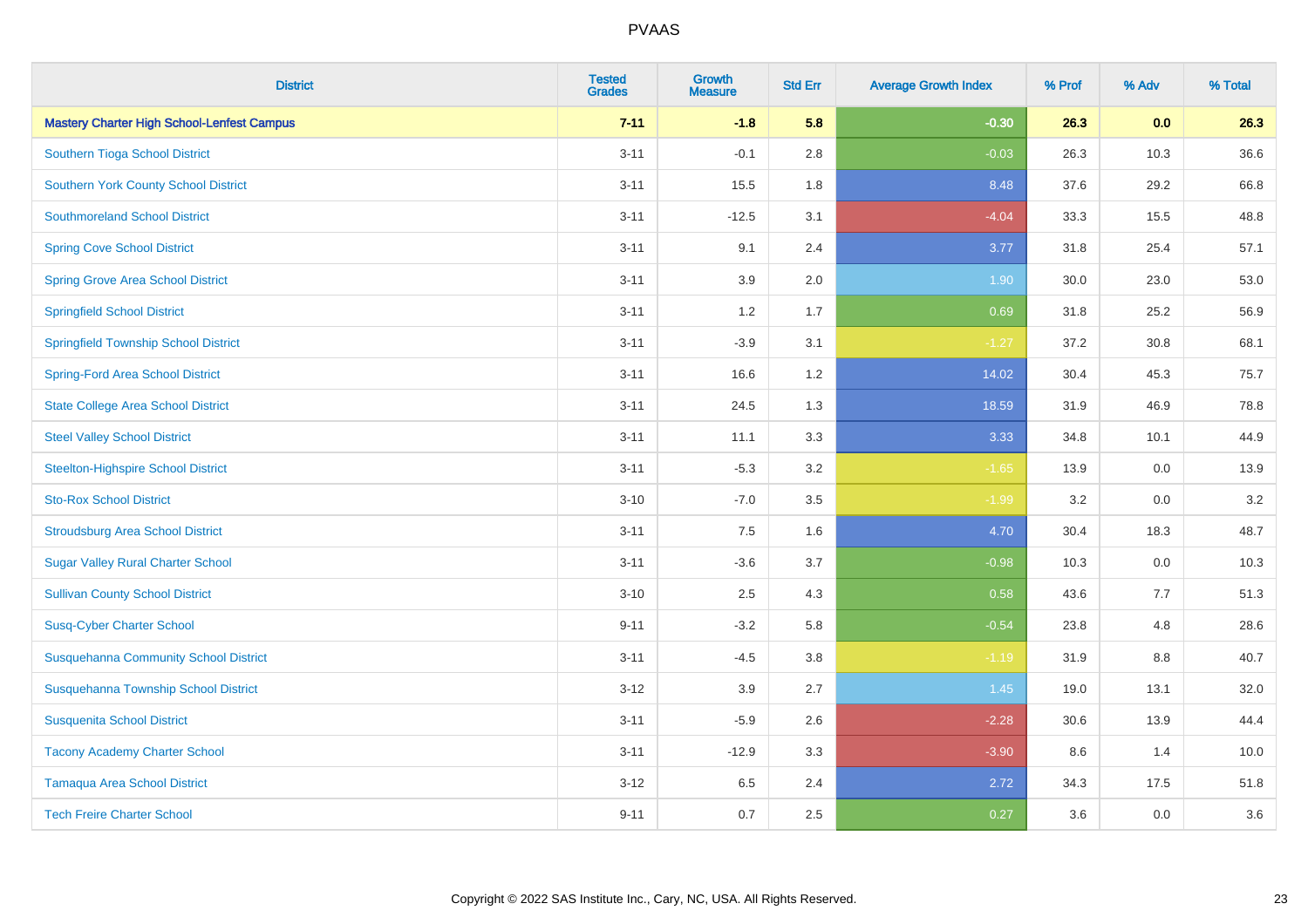| <b>District</b>                                   | <b>Tested</b><br><b>Grades</b> | Growth<br><b>Measure</b> | <b>Std Err</b> | <b>Average Growth Index</b> | % Prof | % Adv   | % Total |
|---------------------------------------------------|--------------------------------|--------------------------|----------------|-----------------------------|--------|---------|---------|
| <b>Mastery Charter High School-Lenfest Campus</b> | $7 - 11$                       | $-1.8$                   | 5.8            | $-0.30$                     | 26.3   | 0.0     | 26.3    |
| <b>Tidioute Community Charter School</b>          | $3 - 11$                       | 0.8                      | 4.4            | 0.19                        | 18.1   | 6.9     | 25.0    |
| <b>Titusville Area School District</b>            | $3 - 11$                       | $-5.0$                   | 2.5            | $-1.98$                     | 26.5   | 6.8     | 33.3    |
| <b>Towanda Area School District</b>               | $3 - 11$                       | $-4.0$                   | 2.6            | $-1.52$                     | 24.8   | 9.9     | 34.8    |
| <b>Tredyffrin-Easttown School District</b>        | $3 - 10$                       | 8.7                      | 2.4            | 3.57                        | 35.2   | 35.8    | 71.0    |
| <b>Trinity Area School District</b>               | $3 - 11$                       | $-8.7$                   | 1.8            | $-4.87$                     | 20.9   | $9.8\,$ | 30.8    |
| <b>Tri-Valley School District</b>                 | $3 - 10$                       | $-2.7$                   | 3.9            | $-0.69$                     | 31.0   | 9.5     | 40.5    |
| <b>Troy Area School District</b>                  | $3 - 10$                       | $-4.7$                   | 3.2            | $-1.46$                     | 22.8   | 16.5    | 39.2    |
| <b>Tulpehocken Area School District</b>           | $3 - 12$                       | 1.0                      | 4.9            | 0.20                        | 11.5   | 23.1    | 34.6    |
| <b>Tunkhannock Area School District</b>           | $3 - 11$                       | 1.4                      | 2.0            | 0.71                        | 29.8   | 18.1    | 47.9    |
| <b>Turkeyfoot Valley Area School District</b>     | $3 - 12$                       | $-15.4$                  | 5.8            | $-2.66$                     | 3.8    | 3.8     | 7.6     |
| <b>Tuscarora School District</b>                  | $3 - 11$                       | 13.4                     | 2.2            | 6.20                        | 37.1   | 26.3    | 63.4    |
| <b>Tussey Mountain School District</b>            | $3 - 12$                       | $-13.0$                  | 3.3            | $-3.93$                     | 11.1   | $3.2\,$ | 14.3    |
| <b>Twin Valley School District</b>                | $3 - 12$                       | $-3.2$                   | 1.9            | $-1.68$                     | 38.8   | 19.8    | 58.6    |
| <b>Tyrone Area School District</b>                | $3 - 12$                       | 29.2                     | 2.3            | 12.86                       | 36.6   | 29.1    | 65.7    |
| <b>Union Area School District</b>                 | $3 - 11$                       | $-6.5$                   | 3.8            | $-1.70$                     | 30.6   | 12.2    | 42.9    |
| <b>Union City Area School District</b>            | $3 - 12$                       | $-8.7$                   | 3.3            | $-2.59$                     | 29.7   | 10.9    | 40.6    |
| <b>Union School District</b>                      | $3 - 12$                       | 2.5                      | 3.7            | 0.69                        | 17.9   | 10.4    | 28.4    |
| <b>Uniontown Area School District</b>             | $3 - 11$                       | $-2.8$                   | 3.1            | $-0.91$                     | 31.7   | 7.3     | 39.0    |
| <b>Unionville-Chadds Ford School District</b>     | $3 - 11$                       | 15.8                     | 1.7            | 9.12                        | 31.2   | 48.0    | 79.2    |
| <b>United School District</b>                     | $3 - 11$                       | 6.3                      | 3.3            | 1.89                        | 38.8   | 16.3    | 55.0    |
| <b>Universal Audenried Charter School</b>         | $9 - 11$                       | $-3.8$                   | 2.5            | $-1.53$                     | 3.0    | 0.5     | 3.5     |
| <b>Upper Adams School District</b>                | $3 - 11$                       | 0.9                      | 2.5            | 0.37                        | 33.0   | 17.0    | 50.0    |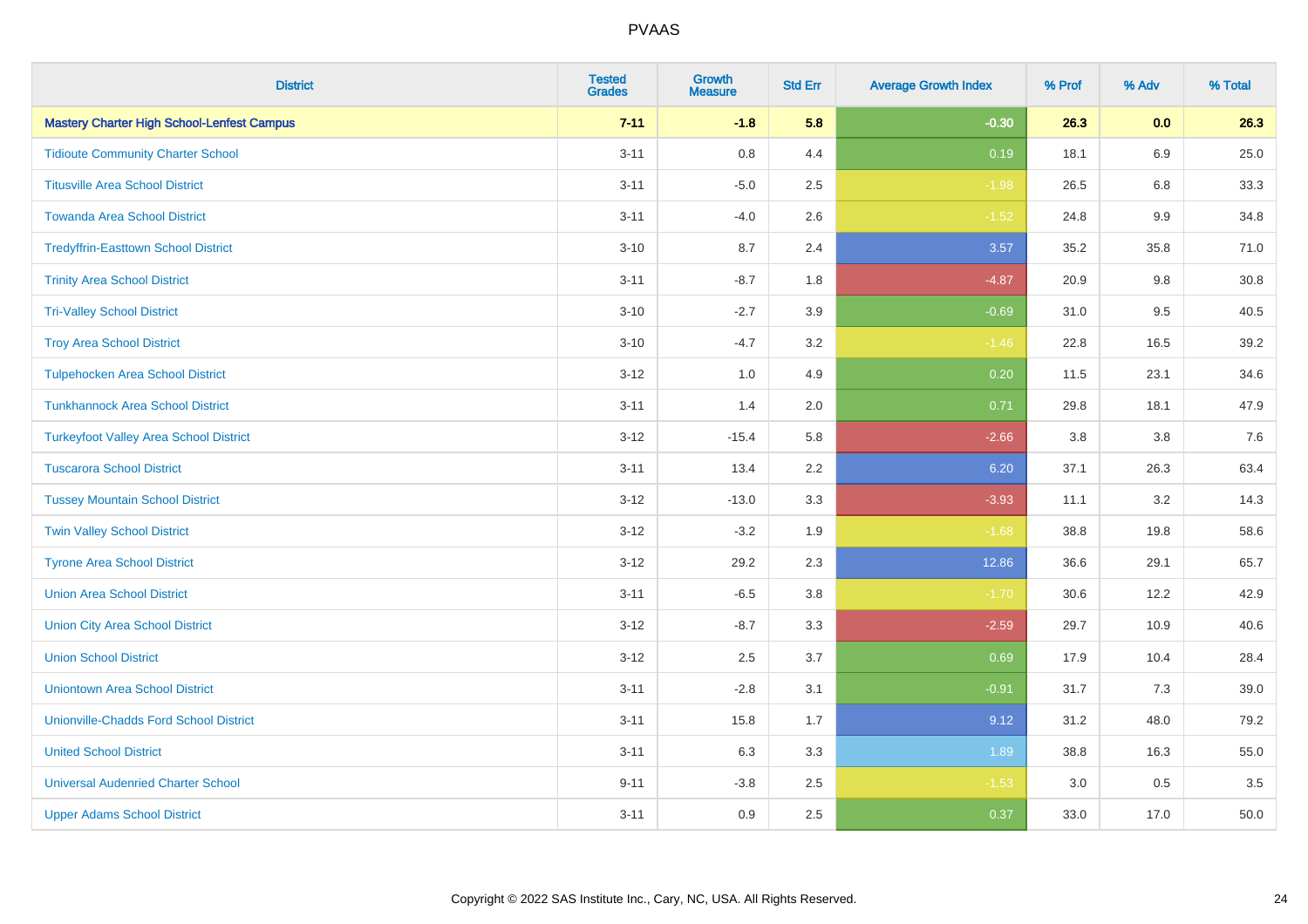| <b>District</b>                                   | <b>Tested</b><br><b>Grades</b> | <b>Growth</b><br><b>Measure</b> | <b>Std Err</b> | <b>Average Growth Index</b> | % Prof | % Adv | % Total |
|---------------------------------------------------|--------------------------------|---------------------------------|----------------|-----------------------------|--------|-------|---------|
| <b>Mastery Charter High School-Lenfest Campus</b> | $7 - 11$                       | $-1.8$                          | 5.8            | $-0.30$                     | 26.3   | 0.0   | 26.3    |
| <b>Upper Darby School District</b>                | $3 - 12$                       | 11.2                            | 1.4            | 8.28                        | 23.8   | 11.8  | 35.6    |
| <b>Upper Dauphin Area School District</b>         | $3 - 11$                       | 16.5                            | 5.1            | 3.26                        | 37.5   | 26.8  | 64.3    |
| <b>Upper Dublin School District</b>               | $3 - 12$                       | 2.1                             | 1.8            | 1.19                        | 34.7   | 30.0  | 64.7    |
| <b>Upper Merion Area School District</b>          | $3 - 11$                       | 14.0                            | 2.0            | 7.15                        | 34.4   | 32.6  | 67.0    |
| <b>Upper Moreland Township School District</b>    | $3 - 11$                       | 1.1                             | 2.0            | 0.56                        | 24.8   | 26.6  | 51.3    |
| <b>Upper Perkiomen School District</b>            | $3 - 11$                       | 5.7                             | 1.9            | 3.04                        | 25.4   | 19.9  | 45.4    |
| <b>Upper Saint Clair School District</b>          | $3 - 11$                       | 13.8                            | 1.8            | 7.86                        | 32.2   | 44.5  | 76.7    |
| Urban Pathways 6-12 Charter School                | $6 - 11$                       | $-4.1$                          | 5.7            | $-0.72$                     | 0.0    | 0.0   | $0.0\,$ |
| <b>Valley Grove School District</b>               | $3 - 10$                       | $-4.0$                          | 5.5            | $-0.72$                     | 68.4   | 15.8  | 84.2    |
| <b>Valley View School District</b>                | $3 - 11$                       | 9.3                             | 2.2            | 4.18                        | 26.6   | 23.1  | 49.7    |
| <b>Wallenpaupack Area School District</b>         | $3 - 11$                       | 8.8                             | 2.1            | 4.28                        | 28.5   | 18.9  | 47.4    |
| <b>Wallingford-Swarthmore School District</b>     | $3 - 10$                       | $5.0\,$                         | 2.2            | 2.25                        | 33.3   | 37.1  | 70.4    |
| <b>Warren County School District</b>              | $3 - 11$                       | $-0.1$                          | 1.6            | $-0.06$                     | 26.7   | 9.7   | 36.4    |
| <b>Warrior Run School District</b>                | $3 - 11$                       | 10.5                            | 2.7            | 3.86                        | 34.1   | 16.8  | 50.9    |
| <b>Warwick School District</b>                    | $3 - 11$                       | 21.7                            | 1.8            | 11.76                       | 27.7   | 36.3  | 64.0    |
| <b>Washington School District</b>                 | $3 - 11$                       | $-15.9$                         | 2.9            | $-5.44$                     | 12.9   | 1.7   | 14.7    |
| <b>Wattsburg Area School District</b>             | $3 - 11$                       | 1.0                             | 2.7            | 0.36                        | 20.4   | 12.4  | 32.7    |
| <b>Wayne Highlands School District</b>            | $3 - 11$                       | 22.5                            | 2.5            | 9.16                        | 33.8   | 40.4  | 74.2    |
| <b>Waynesboro Area School District</b>            | $3 - 12$                       | 3.0                             | 1.8            | 1.67                        | 26.0   | 23.5  | 49.5    |
| <b>Weatherly Area School District</b>             | $3 - 11$                       | $-5.8$                          | 4.0            | $-1.44$                     | 32.1   | 8.9   | 41.1    |
| <b>Wellsboro Area School District</b>             | $3 - 11$                       | $-6.3$                          | 3.0            | $-2.08$                     | 24.4   | 13.4  | 37.8    |
| <b>West Allegheny School District</b>             | $3 - 12$                       | 8.6                             | 2.0            | 4.34                        | 37.3   | 27.2  | 64.5    |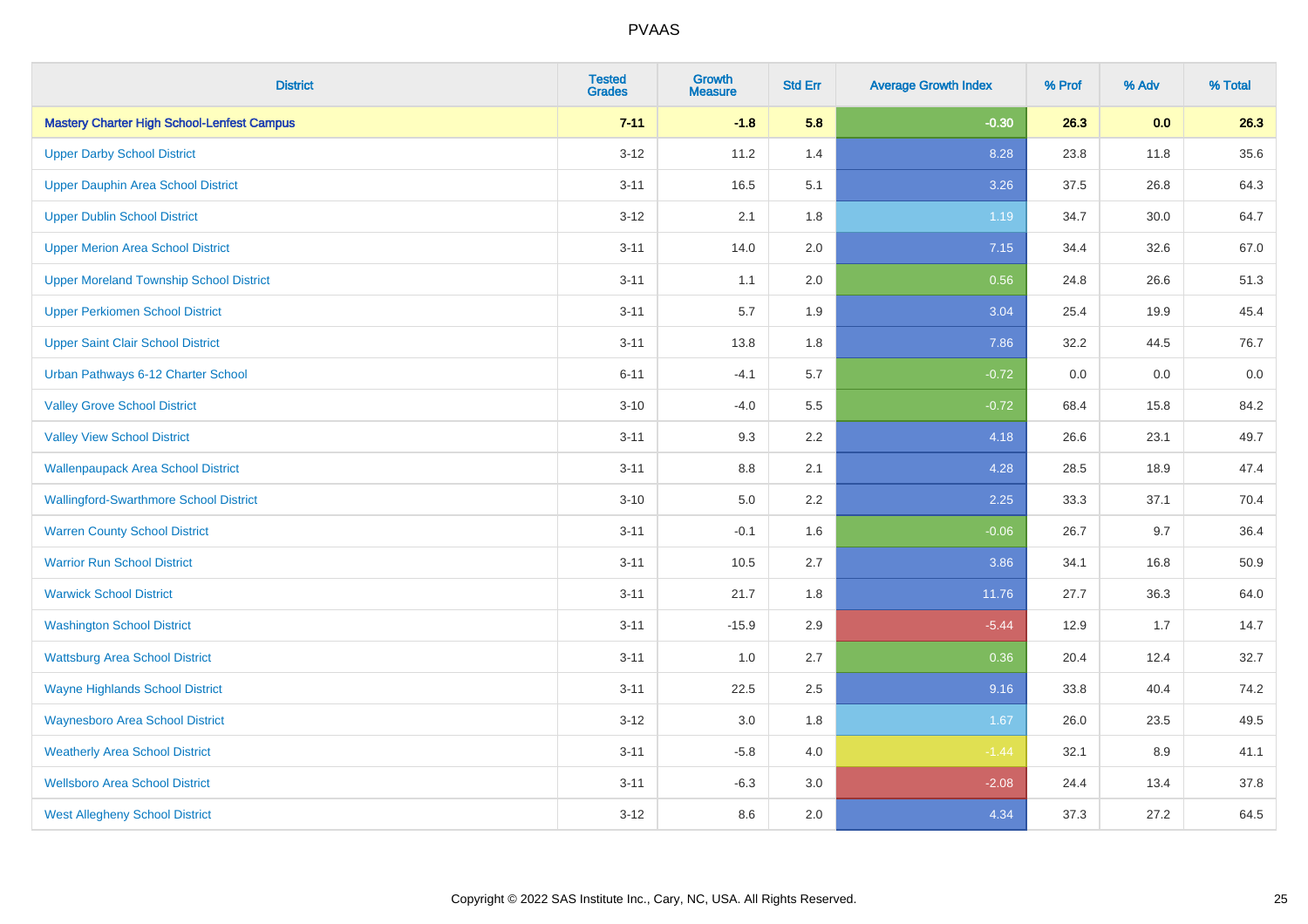| <b>District</b>                                   | <b>Tested</b><br><b>Grades</b> | <b>Growth</b><br><b>Measure</b> | <b>Std Err</b> | <b>Average Growth Index</b> | % Prof | % Adv | % Total |
|---------------------------------------------------|--------------------------------|---------------------------------|----------------|-----------------------------|--------|-------|---------|
| <b>Mastery Charter High School-Lenfest Campus</b> | $7 - 11$                       | $-1.8$                          | 5.8            | $-0.30$                     | 26.3   | 0.0   | 26.3    |
| <b>West Branch Area School District</b>           | $3 - 11$                       | 17.0                            | 3.3            | 5.20                        | 47.1   | 19.1  | 66.2    |
| <b>West Chester Area School District</b>          | $3 - 11$                       | $-2.1$                          | 1.2            | $-1.83$                     | 36.4   | 23.2  | 59.6    |
| <b>West Greene School District</b>                | $3 - 11$                       | $-8.1$                          | 3.9            | $-2.08$                     | 31.0   | 11.9  | 42.9    |
| West Jefferson Hills School District              | $3 - 11$                       | 1.9                             | 1.9            | 0.99                        | 34.8   | 27.3  | 62.1    |
| <b>West Middlesex Area School District</b>        | $3 - 10$                       | $-7.4$                          | 3.5            | $-2.11$                     | 32.0   | 9.6   | 41.6    |
| <b>West Mifflin Area School District</b>          | $3 - 12$                       | $-11.9$                         | 2.5            | $-4.77$                     | 15.9   | 4.0   | 19.9    |
| <b>West Perry School District</b>                 | $3 - 11$                       | 11.0                            | 2.3            | 4.76                        | 26.9   | 20.5  | 47.4    |
| <b>West Shore School District</b>                 | $3 - 12$                       | 2.2                             | 1.3            | 1.68                        | 31.8   | 15.2  | 47.1    |
| <b>West Side CTC</b>                              | $9 - 10$                       | $-32.0$                         | 3.9            | $-8.16$                     | 5.9    | 0.0   | 5.9     |
| <b>West York Area School District</b>             | $3 - 12$                       | $-9.8$                          | 2.7            | $-3.57$                     | 21.9   | 10.9  | 32.8    |
| <b>Western Beaver County School District</b>      | $3 - 11$                       | $-9.3$                          | 4.2            | $-2.20$                     | 45.1   | 3.9   | 49.0    |
| <b>Western Wayne School District</b>              | $3 - 11$                       | 3.6                             | 2.6            | 1.39                        | 30.8   | 16.2  | 47.0    |
| <b>Westinghouse Arts Academy Charter School</b>   | $9 - 10$                       | $-6.0$                          | 3.3            | $-1.81$                     | 20.2   | 8.9   | 29.1    |
| <b>Westmont Hilltop School District</b>           | $3 - 11$                       | $-1.0$                          | 2.8            | $-0.36$                     | 33.3   | 14.7  | 48.0    |
| <b>Whitehall-Coplay School District</b>           | $3 - 11$                       | 11.8                            | 1.7            | 7.06                        | 32.3   | 21.7  | 54.0    |
| <b>Wilkes-Barre Area School District</b>          | $3 - 11$                       | $-12.4$                         | 2.4            | $-5.18$                     | 14.2   | 3.7   | 17.9    |
| <b>William Penn School District</b>               | $3 - 12$                       | 7.0                             | 1.9            | 3.61                        | 14.0   | 7.2   | 21.3    |
| <b>Williams Valley School District</b>            | $3 - 11$                       | 2.6                             | 3.7            | 0.69                        | 17.0   | 5.1   | 22.0    |
| <b>Williamsburg Community School District</b>     | $3 - 11$                       | $-16.9$                         | 4.1            | $-4.14$                     | 22.4   | 0.0   | 22.4    |
| <b>Williamsport Area School District</b>          | $3 - 11$                       | $-11.7$                         | 1.4            | $-8.29$                     | 18.2   | 10.5  | 28.7    |
| Wilmington Area School District                   | $3 - 11$                       | 11.1                            | 3.3            | 3.37                        | 29.8   | 26.2  | 56.0    |
| <b>Wilson Area School District</b>                | $3 - 11$                       | $-0.3$                          | 2.4            | $-0.12$                     | 35.4   | 14.6  | 50.0    |